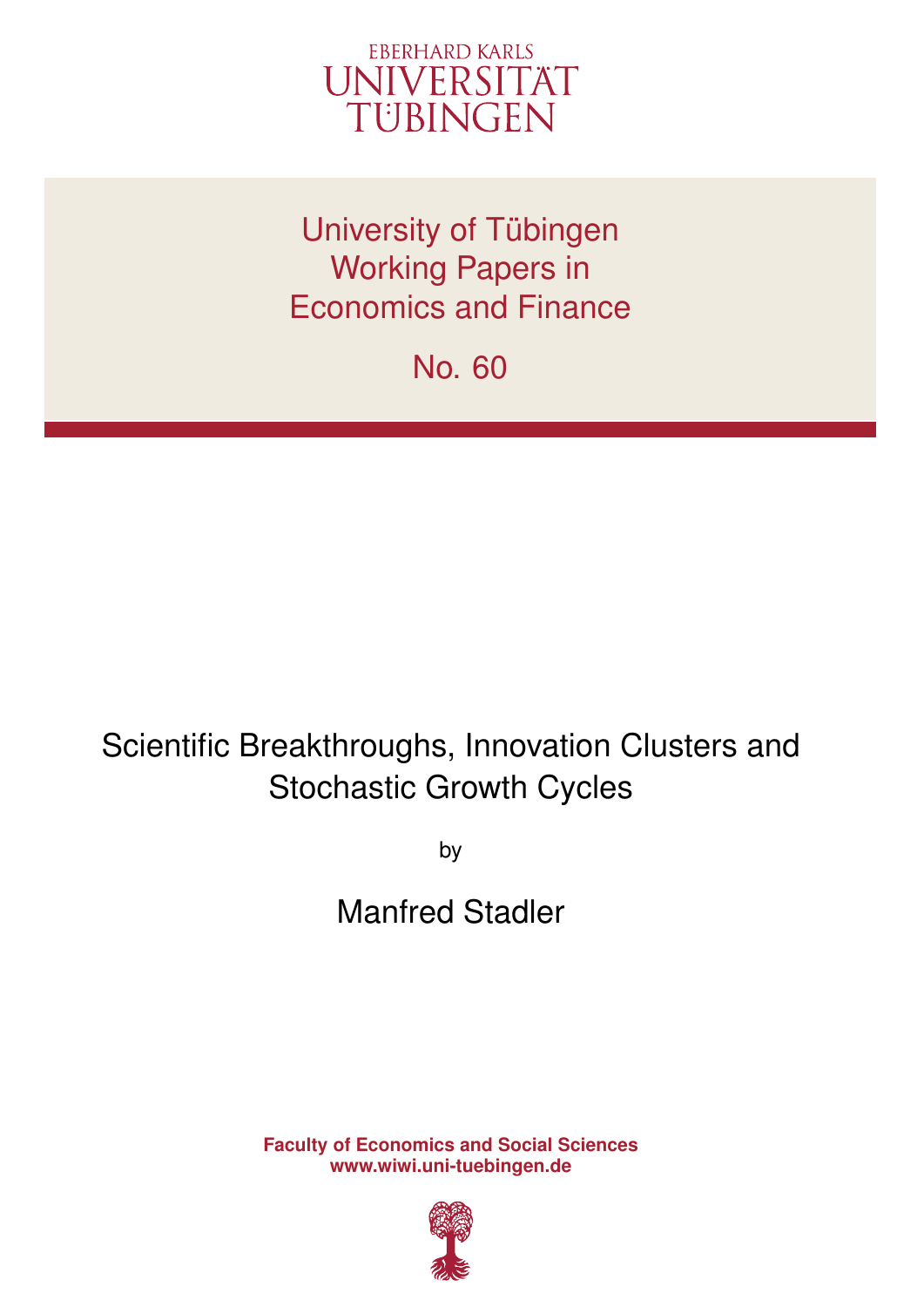### Scientific Breakthroughs, Innovation Clusters and Stochastic Growth Cycles

Manfred Stadler<sup>∗</sup>

August 2013

#### Abstract

We develop a dynamic stochastic general-equilibrium model of science, education and innovation to explain the simultaneous emergence of innovation clusters and stochastic growth cycles. Firms devote human-capital resources to research activities in order to invent higher quality products. The technological requirements in climbing up the quality ladders increase over time but this hampering effect is compensated for by an improving qualification of researchers allowing for a sustainable process of innovation and scale-invariant growth. Jumps in human capital, triggered by scientific breakthroughs, induce innovation clusters across industries and generate long-run growth cycles.

Keywords: Science, education, innovation clusters, stochastic growth cycles

JEL Classification: C61, E32, O33

\* University of Tübingen, Department of Economics, Mohlstraße 36, D-72074 Tübingen, Germany. E-mail: manfred.stadler@uni-tuebingen.de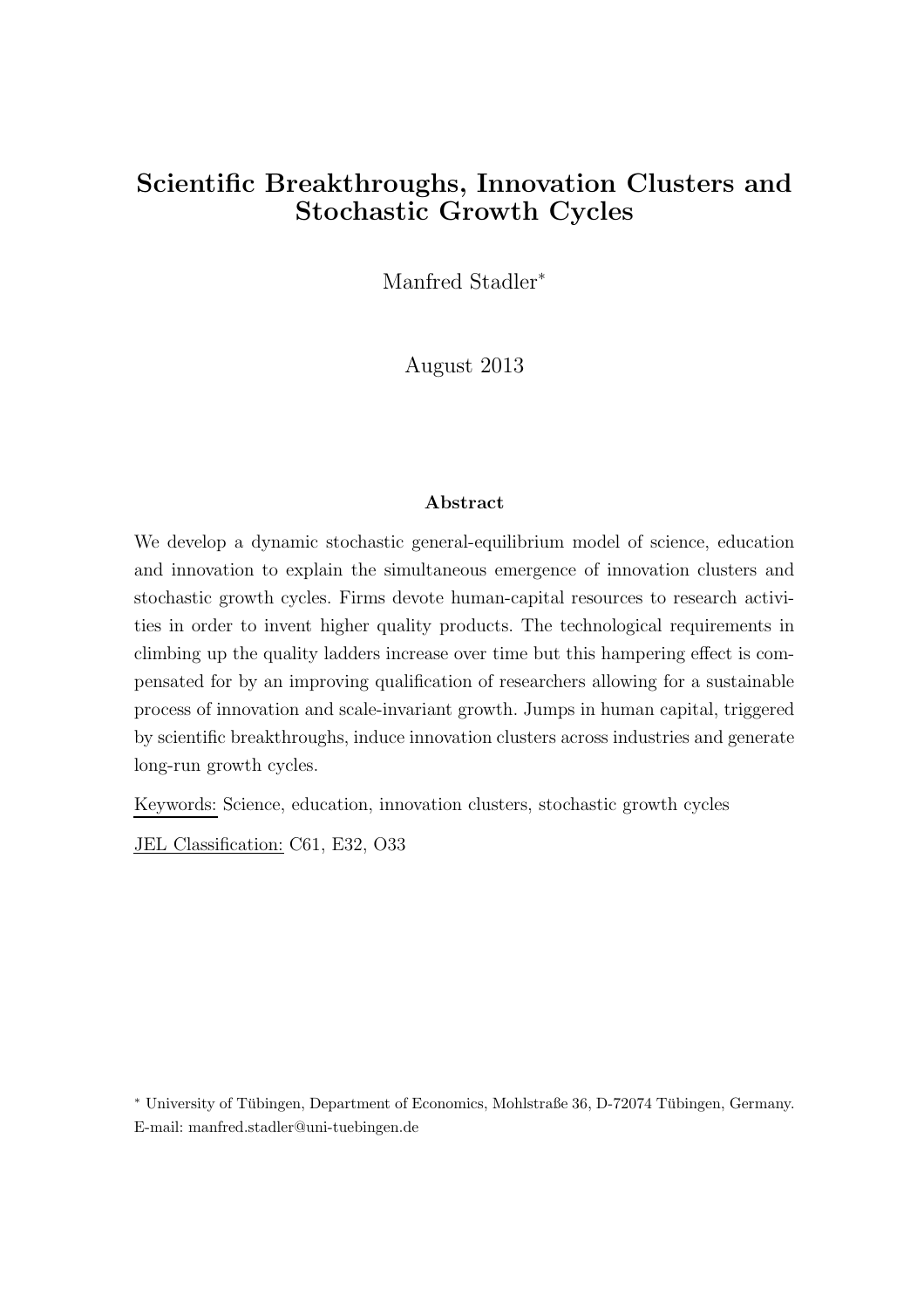### 1 Introduction

For a long time, growth and business cycles have been investigated separately in macroeconomics. While growth theory has focused on characterizing the long-run growth path, business cycle theory has considered the growth trend as exogenous and studied the detrended cyclical development. Nowadays it is well-known that trend and cycles may be influenced by the same explanatory factors and therefore are closely related to each other. The modern R&D-based growth theory builds decisively on stochastic innovation processes and hence obviously suggests a unified treatment of innovation, growth and cycles as it was pointed out by Schumpeter (1939) nearly 75 years ago.

In their seminal work on R&D-based growth theory Grossman, Helpman (1991a,b), Aghion, Howitt (1992, 1998), Stokey (1995) and Segerstrom (1998) have pointed out the role of research and development and stochastic innovation in generating growth. While the first two generations of the R&D-based growth models, namely endogenous growth models characterized by a scale-effect of the labor force, and the semi-endogenous growth models, introduced to eliminate this scale effect, have neglected human-capital accumulation, the endogenous scale-invariant growth models of the third generation have introduced education and skill acquisition as suggested by Lucas (1988) in the framework of Schumpeterian growth theory (e.g., Arnold 2002, Stadler 2003, 2012, Strulik 2005). This contemporary framework proves particularly appropriate to additionally account for scientific discoveries affecting the human capital of workers and researchers in an analytically tractable way.<sup>1</sup> Furthermore, such an augmented model explains the emergence of innovation clusters (e.g., Iyigun 2006) and long-run stochastic growth cycles (e.g., Jovanovic, Rob 1990, Corriveau 1994, Stein 1997, Matsuyama 1999, and Francois 1999) in a unified treatment based on the intertemporal relations between science, education and innovation.

In the Schumpeterian literature, growth cycles are usually triggered by the so-called general purpose technologies influencing most (or even all) industries of an economy (see, e.g., Bresnahan, Trajtenberg 1995, Bresnahan 2010). With a few exceptions (see, e.g., Li 2001) these growth models do not distinguish between science and technology. However, even if there are no clear borders, it is conventional wisdom

<sup>&</sup>lt;sup>1</sup>Carlaw, Lipsey (2006, 2011), for example, present a more complex model which is, however, no longer analytically tractable and hence can be solved only with the help of numerical techniques.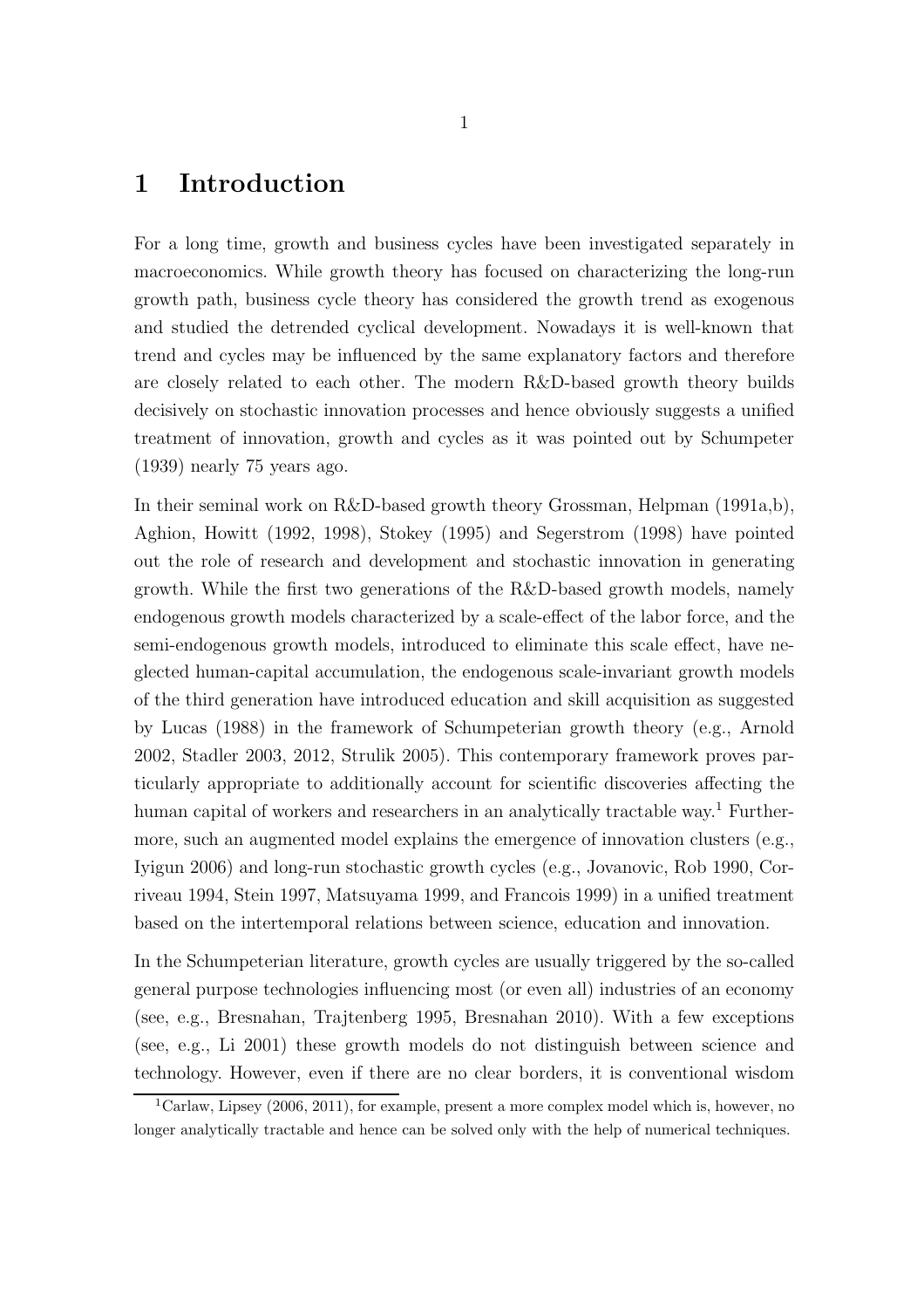that fundamentally new technologies are usually based on some path breaking scientific discoveries: The construction of the steam engine and the locomotive was not enabled until at least the simplest thermodynamic laws of gases were known. The internal combustion motor relies decisively on accumulated knowledge in chemistry about the oxidation of fuel. The expansion of network electricity, enabled by dynamos, transformers, and electric motors, was based on applications of the electrodynamic laws of direct and alternating current. The information and communication technologies of the ongoing electronic revolution build on the knowledge of electromagnetic waves. Computers are based on fundamental principles of digital operations developed in the abstract field of mathematical logic. The miniaturizing transistor technology leading to personal computers, notebooks and smartphones, and the laser technology leading to the modern audio and video systems were not enabled until the fundamentals of quantum mechanics have been learned.

This paper takes into account that scientific discoveries, human-capital accumulation and technological innovations are closely linked to each other in driving economic growth cycles. Human capital rises continuously as a result of skill acquisition in the educational sector but discontinuously as a by-product of discoveries in the (natural) sciences such as mathematics and informatics, physics and chemistry as well as biology and medicine. When scientific breakthroughs occur, the abilities of researchers in many (if not all) industries improve and generate temporarily higher innovation rates leading to clusters of innovation across industries.<sup>2</sup> Following each upturn, the innovation rates decline again until the next important scientific discovery occurs. This process repeats itself over an infinite time horizon thereby generating long-run cycles in economic growth. By capturing these intertemporal relations, the presented model goes far beyond the predecessor models considering only one single cycle in isolation (see, e.g., Helpman, Trajtenberg 1998, Petsas 2003).

The remainder of the paper is organized as follows. In Section 2 the dynamic stochastic general-equilibrium model of science, education and innovation is presented. In Section 3 we derive the balanced path of endogenous scale-invariant growth. Section 4 studies the stochastic appearance of innovation clusters and growth cycles. Section 5 concludes.

<sup>&</sup>lt;sup>2</sup>For supportive evidence see, e.g., Kleinknecht (1987), for a methodological discussion see, e.g., Silverberg, Verspagen (2003).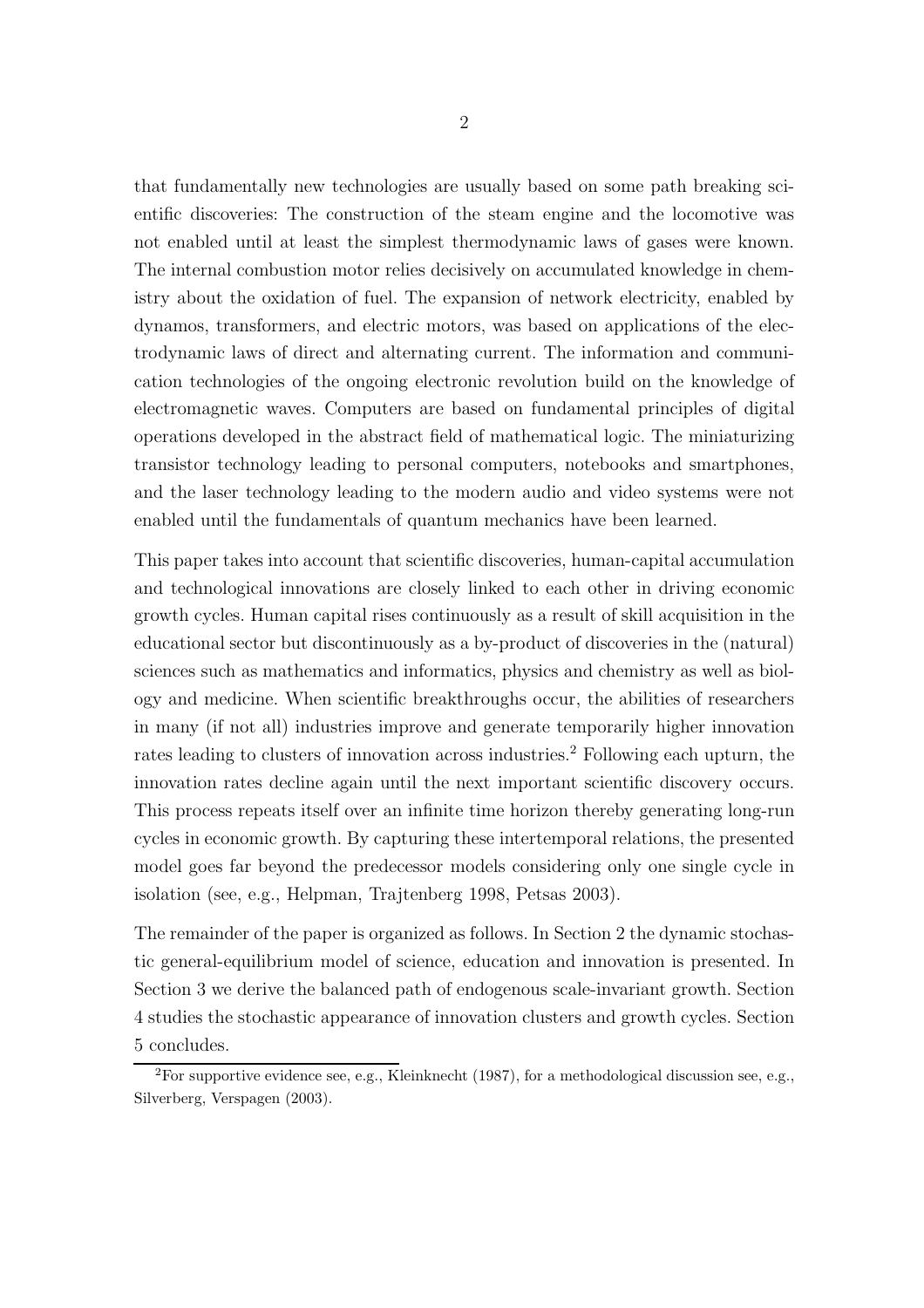### 2 The Model

According to the latest generation of scale-invariant R&D-based growth models we consider an economy consisting of a continuum of firms, each producing a differentiated consumer good. The goods are sold to households who have preferences for quantity and quality. Improvements of product qualities appear stochastically with intensities increasing in the innovative efforts of firms. Households are endowed with human capital which accumulates continuously by education and discontinuously as a by-product of scientific discoveries. Thus, there are three engines of economic growth which are closely linked to each other: science, education and technological innovation.

#### 2.1 Consumer Spending and Education of Households

There is a fixed measure of representative dynastic households indexed on the interval [0, 1] which supply human-capital services. They share identical preferences and maximize discounted utility

$$
U(C) = \int_0^\infty e^{-\rho t} \ln C \, dt \,, \tag{1}
$$

where  $\rho > 0$  is the constant discount rate and

$$
C = \left[ \int_0^1 q(j)^{1-\alpha} x(j)^{\alpha} \, dj \right]^{1/\alpha}, \quad 0 < \alpha < 1 \,, \tag{2}
$$

is a quality-augmented Dixit-Stiglitz consumption index which measures instantaneous utility. It reflects the households' preferences for quantity  $x(j)$  and quality  $q(j)$ of the demanded products available in a continuum of industries  $j$  on the interval  $[0, 1]$ .<sup>3</sup> According to these preferences, the elasticity of substitution between any two products across industries is given by  $1/(1 - \alpha)$ .

For each household, the utility maximization problem can be solved in two steps. The first step is to solve the across-industry optimization problem at each point of

<sup>&</sup>lt;sup>3</sup>This specification of the consumption index is widely used in the R&D-based growth literature (see, e.g., Thompson, Waldo 1994, Dinopoulos, Thompson 1998, Li 2003, and Segerstrom 2007).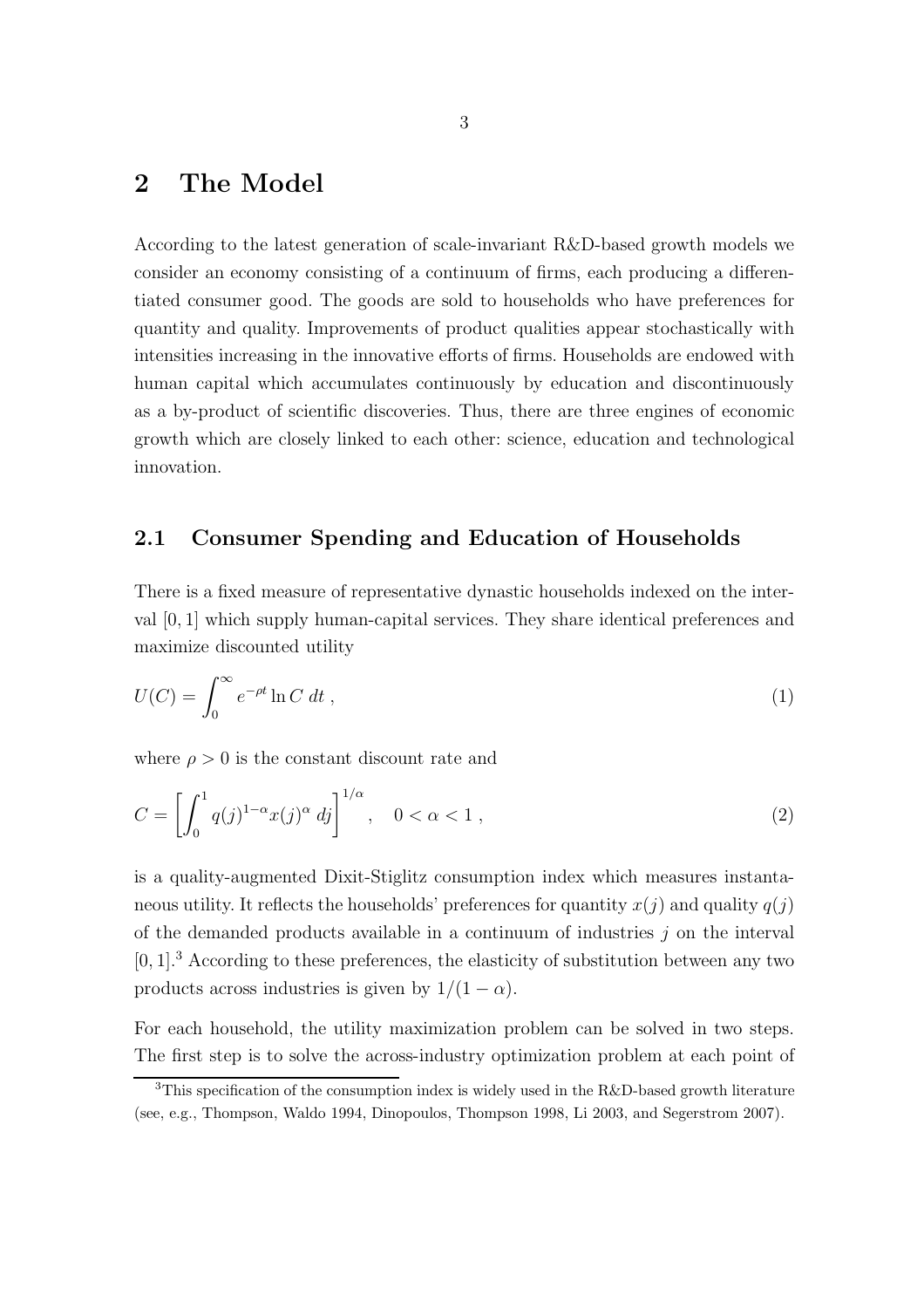time. Maximizing the consumption index (2) subject to the budget constraint

$$
I = \int_0^1 p(j)x(j) \; dj \;,
$$

where I is consumer spending and  $p(j)$  is the price of product j, yields the individual demand function

$$
x(j) = \frac{q(j)p(j)^{-\frac{1}{1-\alpha}}I}{\int_0^1 q(j)p(j)^{-\frac{\alpha}{1-\alpha}}dj}
$$
\n(3)

for product j. By aggregating expenditure  $p(j)q(j)$  over all industries  $j \in [0, 1]$ , the consumption index (2) can be rewritten as

$$
C = I/p^C \t\t(4)
$$

where  $p^C \equiv \left[\int_0^1 q(j)p(j)^{-\frac{\alpha}{1-\alpha}} dj\right]^{-\frac{1-\alpha}{\alpha}}$  is the price index of the consumer goods.

The second step is to solve the dynamic optimization problem by maximizing discounted utility. Households devote human capital H to education, production and R&D. By investing the share  $(1 - \theta) \in (0, 1)$  in education, they raise their human capital according to the stochastic differential equation

$$
dH = \kappa (1 - \theta)H dt + (\phi H) ds . \qquad (5)
$$

The deterministic part of this differential equation corresponds to the well-known Uzawa-Lucas function where  $\kappa$  ( $> \rho$ ) denotes the effectiveness of the educational system. The stochastic part is governed by a Poisson process  $s$  with arrival rate  $k$ indicating jumps in human capital from H to  $(1+\phi)H$ , triggered by scientific discoveries. As long as s does not jump,  $ds = 0$ , human capital accumulates continuously. When s jumps,  $ds = 1$ , human capital increases at rate  $\phi$ <sup>4</sup>

The dynamic budget constraint of each household is

$$
dA = [rA + w\theta H - I]dt , \t\t(6)
$$

<sup>&</sup>lt;sup>4</sup>In the derivation of our main results, we treat  $\phi$  and k as exogenously given parameters. However, the analysis can be generalized by treating  $\phi$  as a random variable. According to some empirical evidence on scientific progress the arrival rate  $k$  is assumed to be constant over time, but it can easily be endogenized, for example in terms of educational effectiveness  $\kappa$ .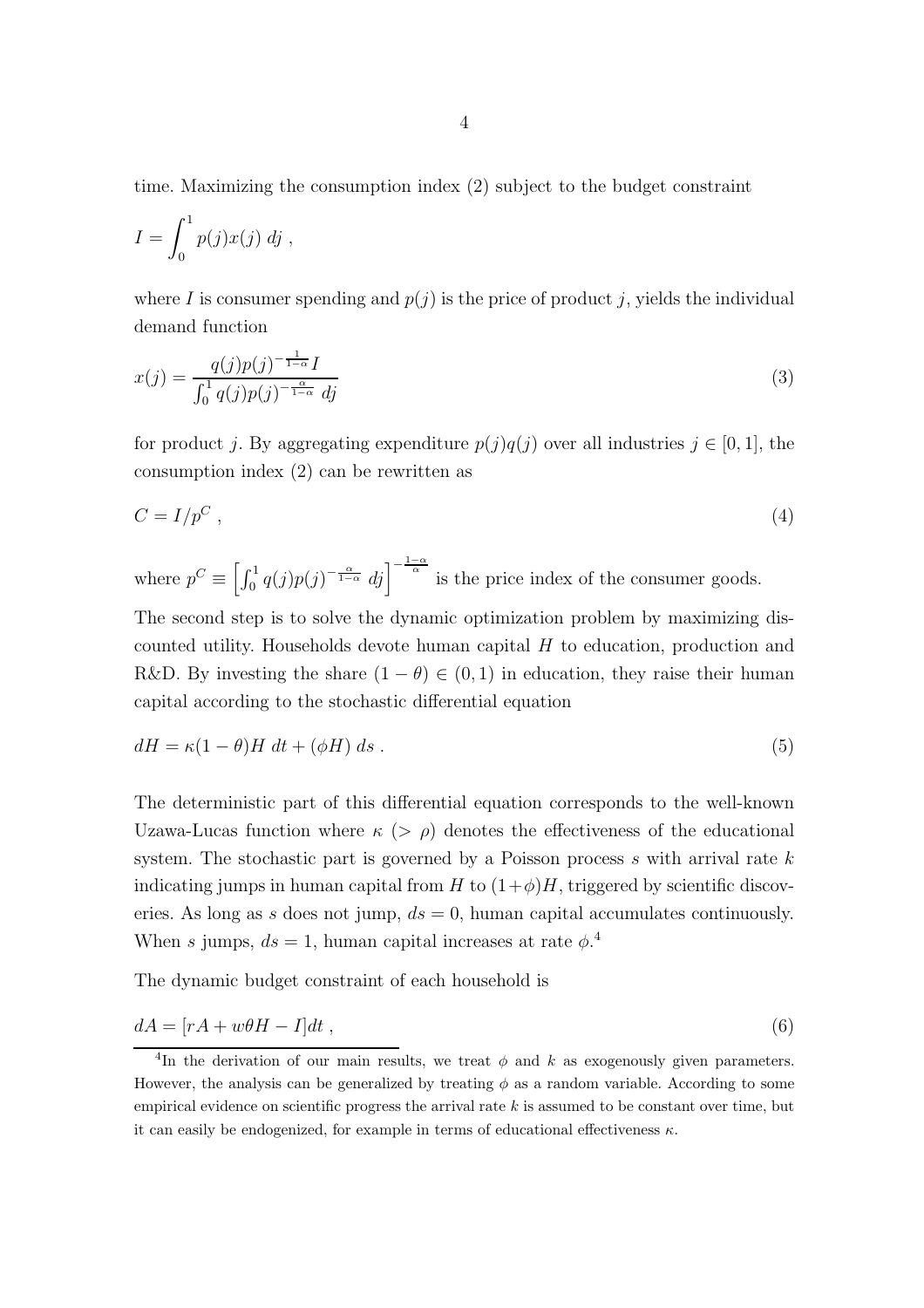where A denotes the value of asset holdings,  $r$  is the nominal interest rate and  $w$  is the nominal wage rate for each unit of human capital employed either in production or in  $R&D$ . It is convenient to choose human capital as numéraire, i.e. to normalize the wage rate to  $w = 1$ . Thus, each household maximizes its discounted utility (1), given (4), subject to the human-capital accumulation function (5) and the budget constraint (6). Dynamic optimization leads to the stochastic Keynes-Ramsey rule (see equation (A.12) in the Appendix)

$$
dI/I = (\kappa - \rho)dt + \phi ds. \tag{7}
$$

The larger the effectiveness of education  $\kappa$  and the lower the discount rate  $\rho$ , the higher is the continuous growth rate of consumer spending. In the moment of a scientific discovery, when human capital jumps at rate  $\phi$ , consumer spending jumps at the same rate.

#### 2.2 Price Competition of Incumbent Firms

In each industry, the products' quality grades are arrayed along the rungs of a quality ladder. Each new generation of products provides a quality level,  $\lambda$  times higher than the previous one, where the sizes of the technological jumps realized by innovative firms are independently drawn form a probability distribution on the support  $\lambda \in$  $[1; \infty)$ . Following a suggestion recently made by Minniti, Parello and Segerstrom (2013), we assume that the random variable  $\lambda$  follows a Pareto distribution with c.d.f.  $G(\lambda) = 1 - \lambda^{-1/\beta}, \beta \in (0, 1)$ , and p.d.f.

$$
g(\lambda) = (1/\beta)\lambda^{-(1+\beta)/\beta} \tag{8}
$$

where the scale parameter is normalized to 1. The distribution has mean  $1/(1 - \beta)$ and (in case of  $\beta < 1/2$ ) variance  $\beta^2/[(1-2\beta)(1-\beta)^2]$  such that the inverse shape parameter  $\beta$  can be interpreted as an indicator of technological dispersion and heterogeneity of incumbent firms. Treating  $\lambda$  as a random variable implies asymmetric industry-specific quality ladders and, hence, a stochastic evolution of the industrial structure of the economy (see Figure 1). In our view, these industry-specific and stochastic quality ladders capture the essential characteristics of innovation dynamics and structural change much better than the symmetric and deterministic ladders used in former R&D-based growth models.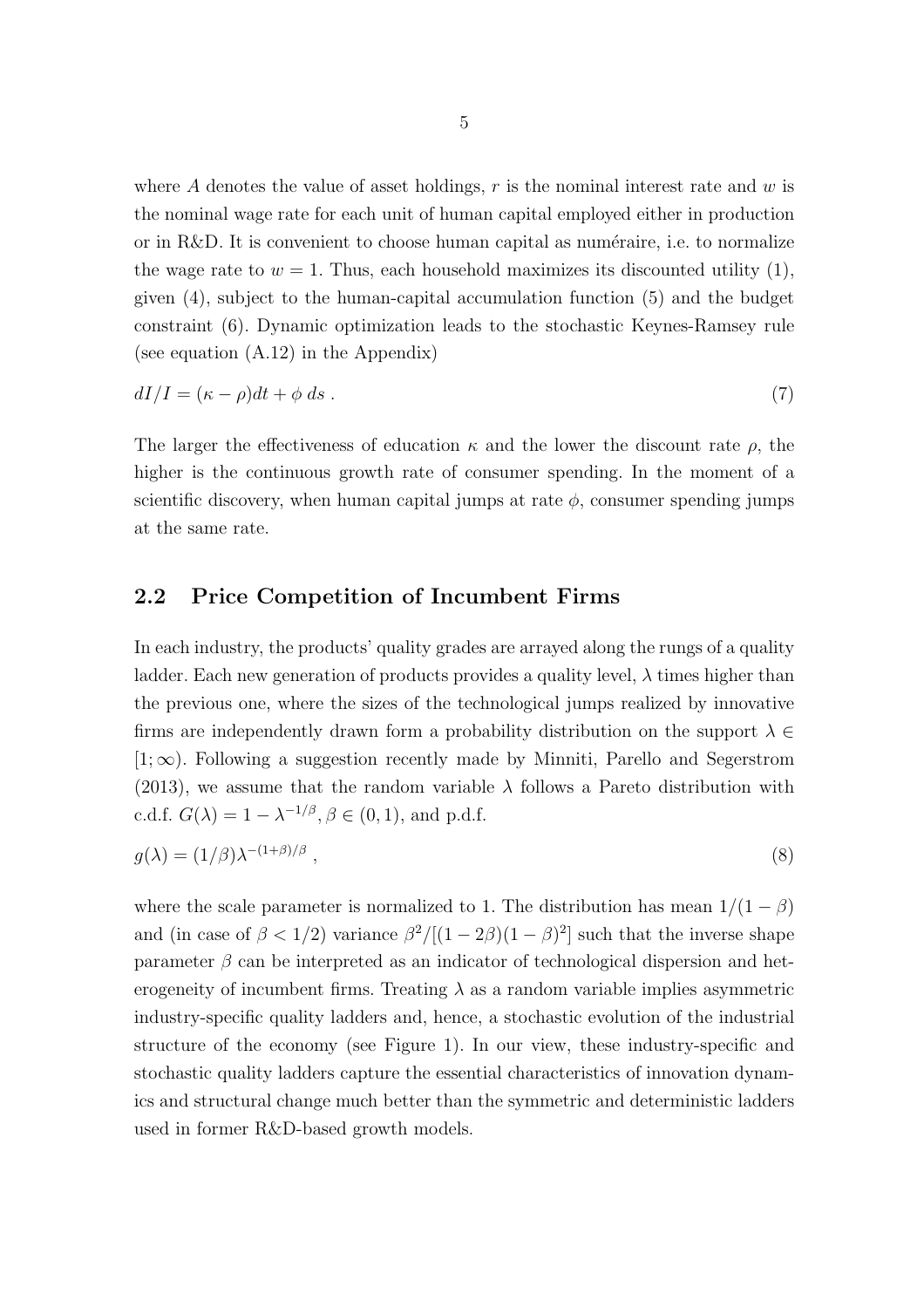Figure 1: Stochastic Evolution of Industries



All consumer goods are produced subject to a constant returns to scale technology with human capital as single input. In all industries, production of one output unit requires one unit of human capital, independently of the quality, i.e.  $x(j) = H_x(j)$ . Therefore, each firm has a constant marginal cost equal to the normalized wage rate  $w = 1$ , and the supplier of the highest quality of product j maximizes the flow of profits

 $\pi(j) = (p(j) - 1)x(j)$ 

with  $x(j)$  specified in (3). The price-setting behavior of the leading firms depends on the underlying industry structure which is characterized by the quality differences of products. In case of drastic innovations, the price decisions of the quality leaders are constrained by competition from the producers of substitute goods supplied in the other industries. According to the demand functions (3), the price elasticity of demand is  $-1/(1-\alpha)$ , implying monopolistic competition where equilibrium prices are  $p(j) = 1/\alpha$ . In case of non-drastic innovations the leading firms charge limit prices since, as can be shown, each industry leader is exactly one step ahead. With innovation sizes  $\lambda(j)$  as the realizations of the Pareto distributed random variable  $\lambda$ , both strategies of price setting will be observed in different industries at the same time. According to the consumption index (2), industry-specific equilibrium prices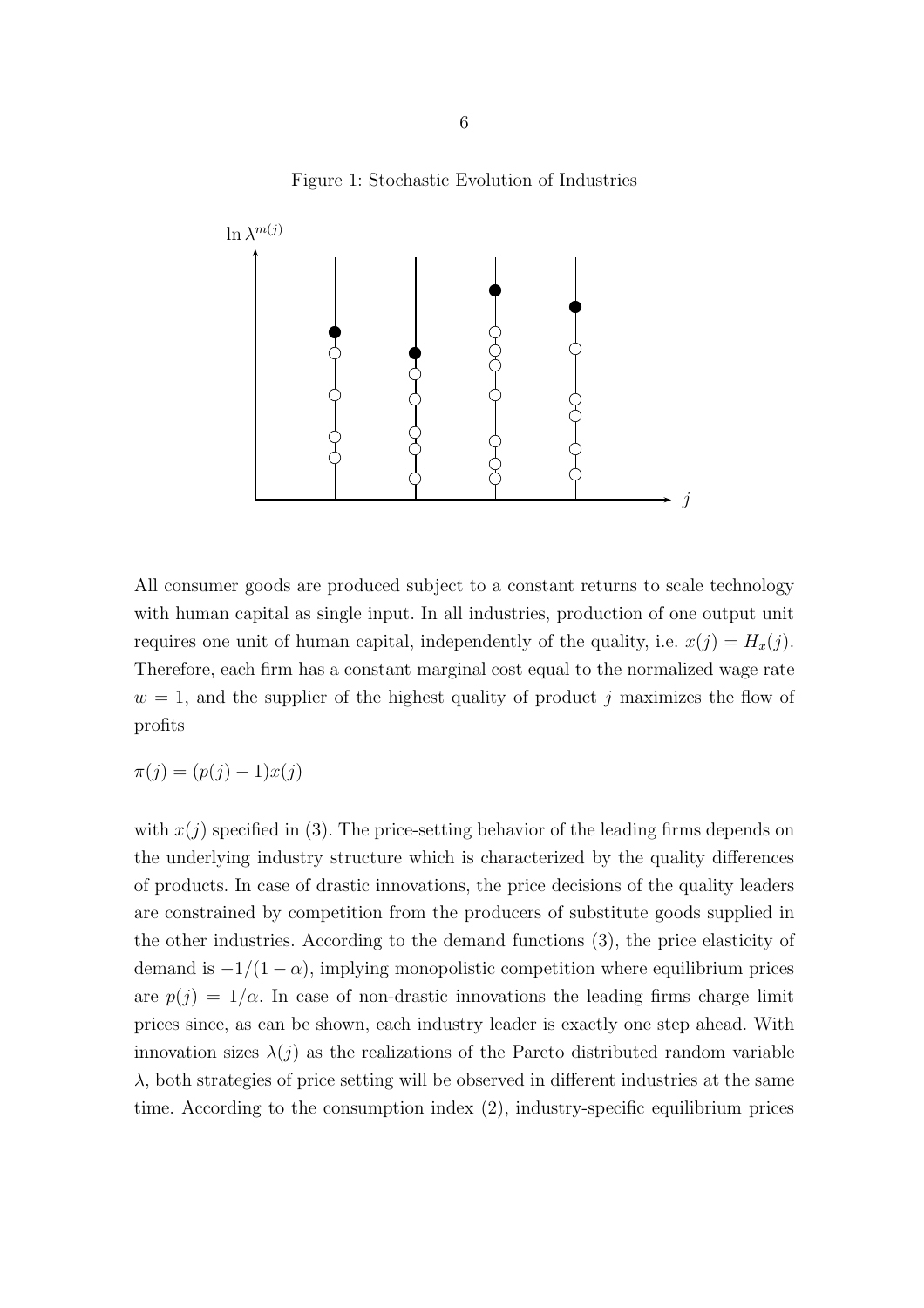are

$$
p(j) = \begin{cases} \lambda(j)^{\frac{1-\alpha}{\alpha}} & \text{if } \lambda(j) \le (1/\alpha)^{\frac{\alpha}{1-\alpha}}\\ 1/\alpha & \text{if } \lambda(j) > (1/\alpha)^{\frac{\alpha}{1-\alpha}} \end{cases} \tag{9}
$$

Figure 2 illustrates the different price-setting regimes depending on whether the realized value  $\lambda(j)$  exceeds or falls short of the threshold level  $(1/\alpha)^{\alpha/(1-\alpha)}$ . Due to this industry heterogeneity, incumbent firms produce at different price-cost margins and hence earn different profits.

Figure 2: Price-Setting Regimes Depending on Innovation Size



#### 2.3 Patent Races between Potential Entrants

The quality of consumer goods can be upgraded by a sequence of product innovations, each building on its predecessors. The opportunity of realizing profits drives potential entrants to engage in R&D in order to develop higher quality products. The first firm to invent the next higher quality product is granted an infinitely-lived patent. Competition therefore takes the form of an endless sequence of patent races between an arbitrary number of potential entrants.<sup>5</sup> Each firm may target its R&D efforts at any of the continuum of top-of-the-line products, i.e. it may engage in any

<sup>5</sup> It can be shown that incumbent firms have no incentive to engage in R&D activities aimed at an improvement of the own product. Of course, this property may no longer hold if the quality leaders have an advantage in doing R&D (see, e.g., Etro 2004 and Denicolo, Zanchettin 2010, 2012).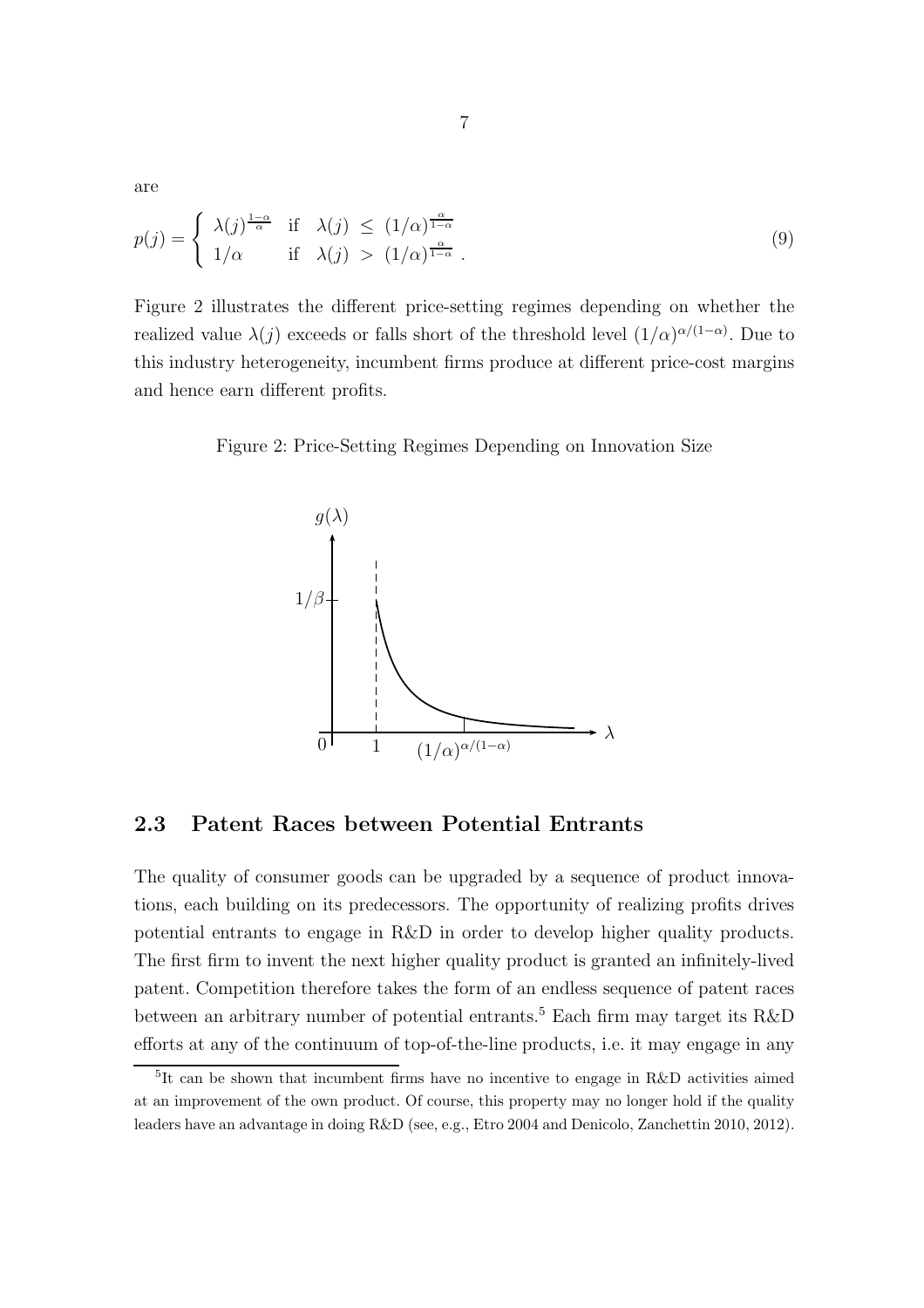industry  $j \in [0, 1]$ . If a firm undertakes R&D at intensity  $h(j)$  for an infinitely small time interval  $dt$ , it will succeed in taking the next step up the quality ladder for the targeted product j with probability  $h(j)dt$ . This implies that the number of realized innovations in each industry follows a Poisson process with arrival rate  $h(j)$ . The innovation rate  $h(j)$  is assumed to depend proportionally on the amount of human capital  $H_h(j)$  devoted to R&D activities in order to improve the product quality in industry j such that

$$
h(j) = \frac{H_h(j)}{\mu q(j)}\,. \tag{10}
$$

The inverse of the parameter  $\mu$  relates the productivity of human capital in R&D relative to its (normalized) productivity in production and is assumed to be equal across industries. However, the quality variable  $q(j)$  in the denominator reflects a hampering effect of the number and sizes of industry-specific innovations made in the past by indicating that the realization of further innovations becomes more and more difficult.

#### 2.4 The Stock Market

The expected discounted profits of an entrant winning the next patent race are represented by the stock market values  $V(j)$ . To participate in a patent race, firms have to employ human-capital resources in their research labs. According to  $(10)$ , a firm devoting  $H_h(j)$  units of human capital to R&D at a cost of  $H_h(j)$  for a small time interval dt attains the expected stock market value  $V(j)$  with probability  $(H_h(j))/(\mu q(j))dt$ . R&D expenditure is financed by issuing equity claims to households which pay out nothing in the case that the research effort fails, but entitle the claimants to the flow of dividend payments  $\pi(j)$  if the effort succeeds. If we ignore the uninteresting case where firms undertake no R&D at all, free entry into each patent race implies

$$
V(j) = \mu q(j) \tag{11}
$$

As the quality  $q(j)$  in industry j increases stochastically over time, the realization of innovations becomes progressively more difficult and the reward of innovations must increase correspondingly to induce innovative activities by challengers. Since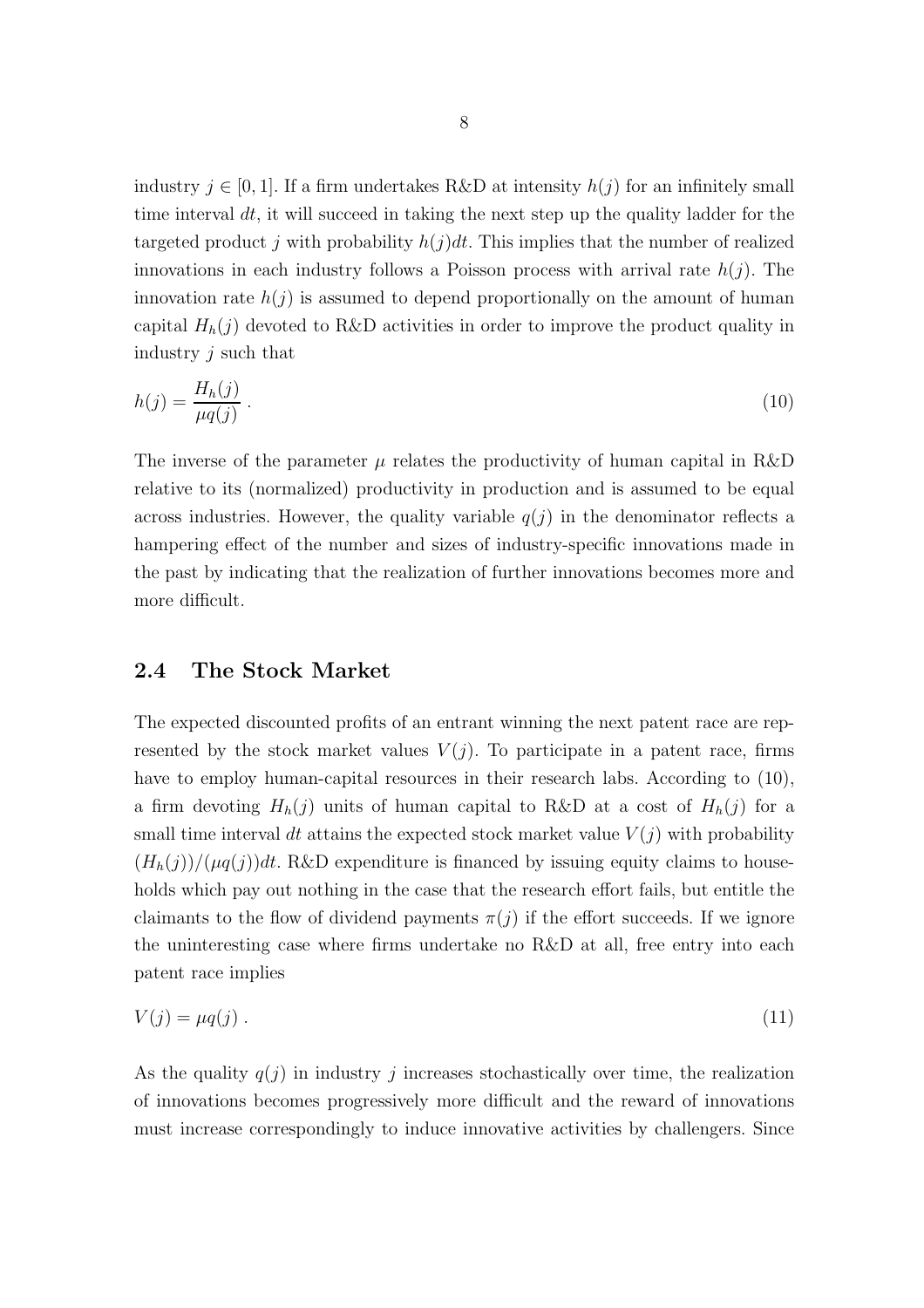there is a continuum of industries and the returns from participating in patent races are independently distributed across firms and industries, each investor minimizes risk by holding a diversified portfolio of stocks. Absence of arbitrage opportunities implies that the expected return on equities of innovators must equal the return on an equal size investment in a riskless bond, i.e.

$$
rV(j) = E\pi(j) + \dot{V}(j) - h(j)V(j) , \qquad (12)
$$

where the right-hand side describes the expected rate of return on equities of innovators, consisting of the expected dividend rate, the expected capital gains and the risk of losing the dividends due to another entrant's quality innovation in the future. The expected value of the uncertain flow of profits realized by the entering firm winning the next patent race in industry  $j$  is

$$
E\pi(j) = E[(p(j) - 1)\lambda x(j)]
$$

By substituting  $x(j)$  from (3),  $p(j)$  from (9), and accounting for the p.d.f. (8) of the random variable  $\lambda$  one obtains

$$
E\pi(j) = \frac{E\left[\lambda p(j)^{-\alpha/(1-\alpha)} - \lambda p(j)^{-1/(1-\alpha)}\right] q(j)I}{\int_0^1 q(j)p(j)^{-\alpha/(1-\alpha)} dj} = \xi Iq(j)/Q, \qquad (13)
$$

where

$$
\xi \equiv \frac{(1+\beta)\beta[(1-\beta)+\beta\alpha^{\alpha/[(1-\alpha)\beta]}}{(1-\beta)(\alpha/(1-\alpha)+\beta)[1+\beta\alpha^{\alpha(1+\beta)/[(1-\alpha)\beta]}]}
$$

is a constant parameter, depending on the exogenously given parameters  $\alpha$  and β, and where  $Q = \int_0^1 q(j) \, dj$  is the average quality of the top-of-the-line consumer goods. By substituting (11) and (13) in (12) the no-arbitrage equation can be rewritten as

$$
r = \xi I / (\mu Q) - h(j) ,
$$

implying that the innovation rate is the same across all industries and, hence, in the aggregate economy, i.e.  $h(j) = h \ \forall j$ . An important implication of equal innovation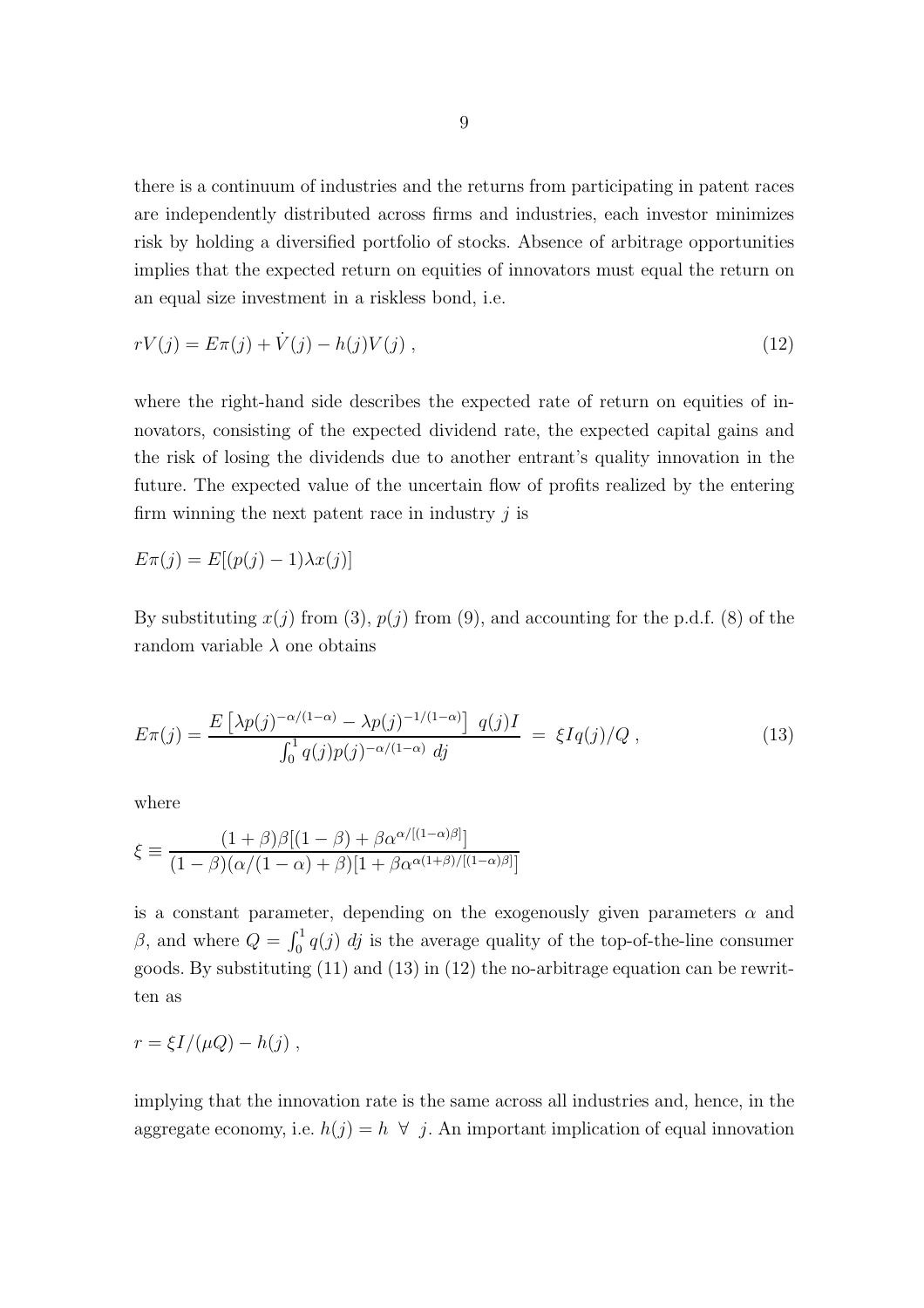rates is that the employment levels of workers in R&D vary stochastically across industries. In industries that have experienced more innovations in the past more human-capital resources are devoted to R&D. In the aggregate, however, as will be shown in the Sections 3 and 4, the employment of researchers is constant over time. This is an appealing feature of our model since it implies that we do not have to care about intersectoral mobility of workers.

#### 2.5 The Dynamics of Innovation and Quality Growth

Since the quality of product j jumps from  $q(j)$  to  $\lambda q(j)$  whenever an innovation occurs, and the innovation rates  $h$  are equal across industries, the time derivative of average quality can be derived, using the law of large numbers, as

$$
\dot{Q} = \int_0^1 (\lambda - 1)q(j)h \, dj
$$
  
= 
$$
\int_0^1 \left( \int_1^\infty \lambda g(\lambda)d\lambda - 1 \right) q(j)h \, dj
$$
  
= 
$$
[\beta/(1 - \beta)]hQ,
$$

such that its growth rate

$$
\dot{Q}/Q = [\beta/(1-\beta)]h \tag{14}
$$

depends proportionally on the innovation rate h.

#### 2.6 The Market for Human Capital

The labor market is perfectly competitive. The share  $(1 - \theta)$  of human capital is devoted to education. The remaining amount of human capital is devoted either to production or to R&D. It follows from  $(3)$ ,  $(8)$ , and  $(9)$  that the aggregate demand for human capital in the production sector is

$$
\int_0^1 H_x(j) \, dj = \int_0^1 x(j)dj = \frac{\int_0^1 q(j)p(j)^{-1/(1-\alpha)}dj}{\int_0^1 q(j)p(j)^{-\alpha/(1-\alpha)}dj} \, I = \frac{\alpha(1+\beta)}{\alpha+\beta} \, I \, ,
$$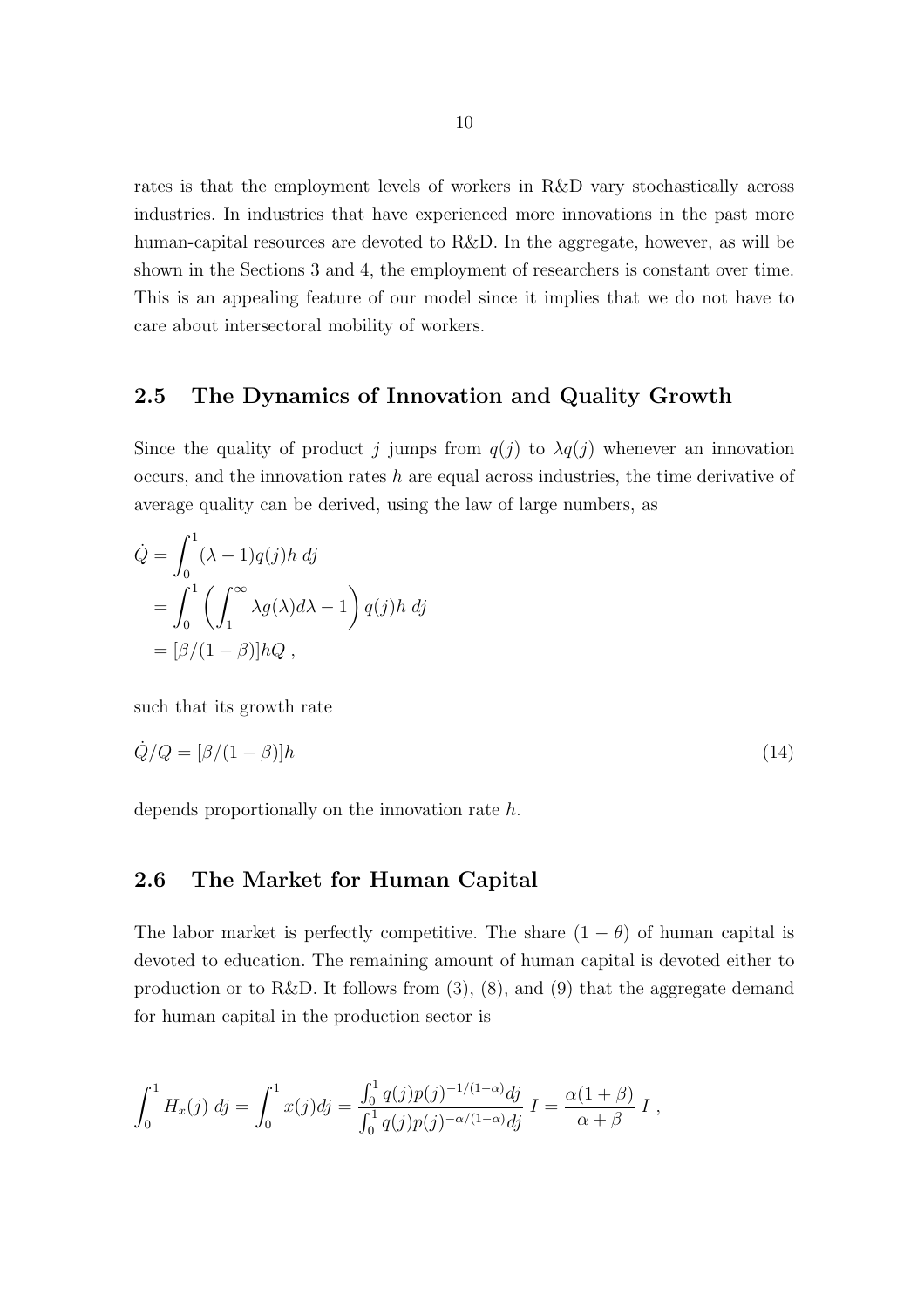and from (10) that the aggregate demand in the research sector amounts to

$$
\int_0^1 H_h(j) \, dj = \int_0^1 \mu h q(j) \, dj = \mu h Q \, .
$$

Thus, full employment of workers' human capital implies that

$$
H = (1 - \theta)H + \frac{\alpha(1 + \beta)}{\alpha + \beta}I + \mu hQ. \qquad (15)
$$

This labor market clearing condition will be used in Section 3 to analyze the balanced growth equilibrium for a given level of scientific knowledge and in Section 4 to study growth cycles in response to scientific breakthroughs.

### 3 The Balanced Growth Equilibrium

First, we solve the model for a balanced growth path as an equilibrium path, i.e. an equilibrium path in which all aggregate variables grow at constant rates over time. In such a setting (5) and (7) together imply a constant steady-state growth rate of human capital

$$
\dot{H}/H = \kappa(1-\theta) = \kappa - \rho \,,\tag{16}
$$

so that the share of human capital devoted to education is

$$
1-\theta=1-\rho/\kappa.
$$

Obviously, this share is constant over time and depends negatively on the discount rate and positively on the effectiveness of the educational system.<sup>6</sup> From  $(14)$ ,  $(15)$ , and (16) we derive

$$
\dot{Q}/Q = [\beta/(1-\beta)]h = \dot{H}/H = \kappa - \rho , \qquad (17)
$$

such that the steady-state innovation rate is endogenized by

$$
h^* = (\kappa - \rho)(1 - \beta)/\beta. \tag{18}
$$

<sup>&</sup>lt;sup>6</sup>It can be shown that public expenditure, financed by a lump-sum tax, is appropriate to promote education, either by subsidizing education or by improving the effectiveness of education (see, e.g., Stadler 2012).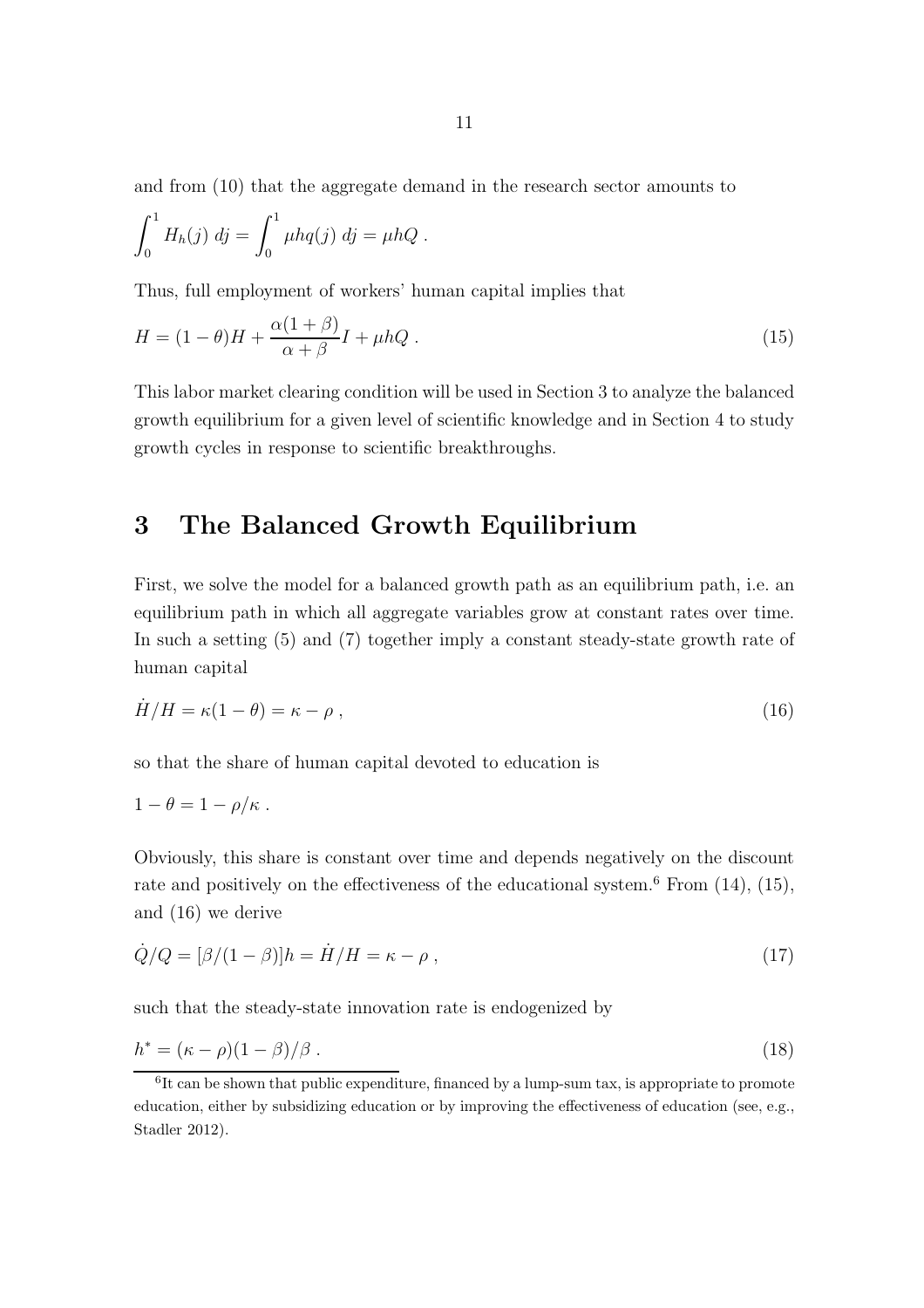This innovation rate depends neither on the exogenous labor force as in first-generation endogenous growth models, nor on the exogenously given growth rate of the labor force as in the semi-endogenous growth models of the second generation, but instead is endogenously determined in terms of educational and technological parameters. More precisely, it depends positively on educational effectiveness  $\kappa$  but negatively on the discount rate  $\rho$  and technological dispersion  $\beta$ . The realization of innovations becomes more and more difficult as technology evolves, but researchers compensate for this deterioration by increasing their skills in the educational sector.

The consumption index

$$
C=Q^{1/\alpha-1}\alpha I
$$

grows, according to  $(7)$ ,  $(14)$ , and  $(18)$  at the constant rate

$$
\dot{C}/C = (1/\alpha - 1)[\beta/(1 - \beta)]h^* + (\kappa - \rho) = (1/\alpha)(\kappa - \rho) ,
$$

where the effectiveness of education is the driving force. This result classifies our model as an endogenous scale-invariant growth model of the third generation. While the technological development in any particular industry evolves stochastically, the economy at the aggregate level experiences smooth and non-random time paths of the macroeconomic variables.

### 4 Innovation Clusters and Growth Cycles

We now consider a certain point in time when a scientific breakthrough occurs, i.e. when H jumps to the level  $(1 + \phi)H$ . Since consumer spending I jumps at the same rate as human capital does (see the Appendix) and since average quality Q cannot increase discontinuously, it is clear that the innovation rates  $h$ , being equal across industries, jump at the same rate as well, so that the share of workers employed in the R&D sector remains constant. A cluster of innovations across industries occurs since innovation dynamics accelerate economy-wide. Higher innovation rates go along with faster improvements of product qualities. As argued e.g. by David (1990), it takes a while before entrants are able to introduce new products which incorporate improvements based on a scientific discovery. It further follows from the humancapital market clearing condition (15) that, until the next scientific breakthrough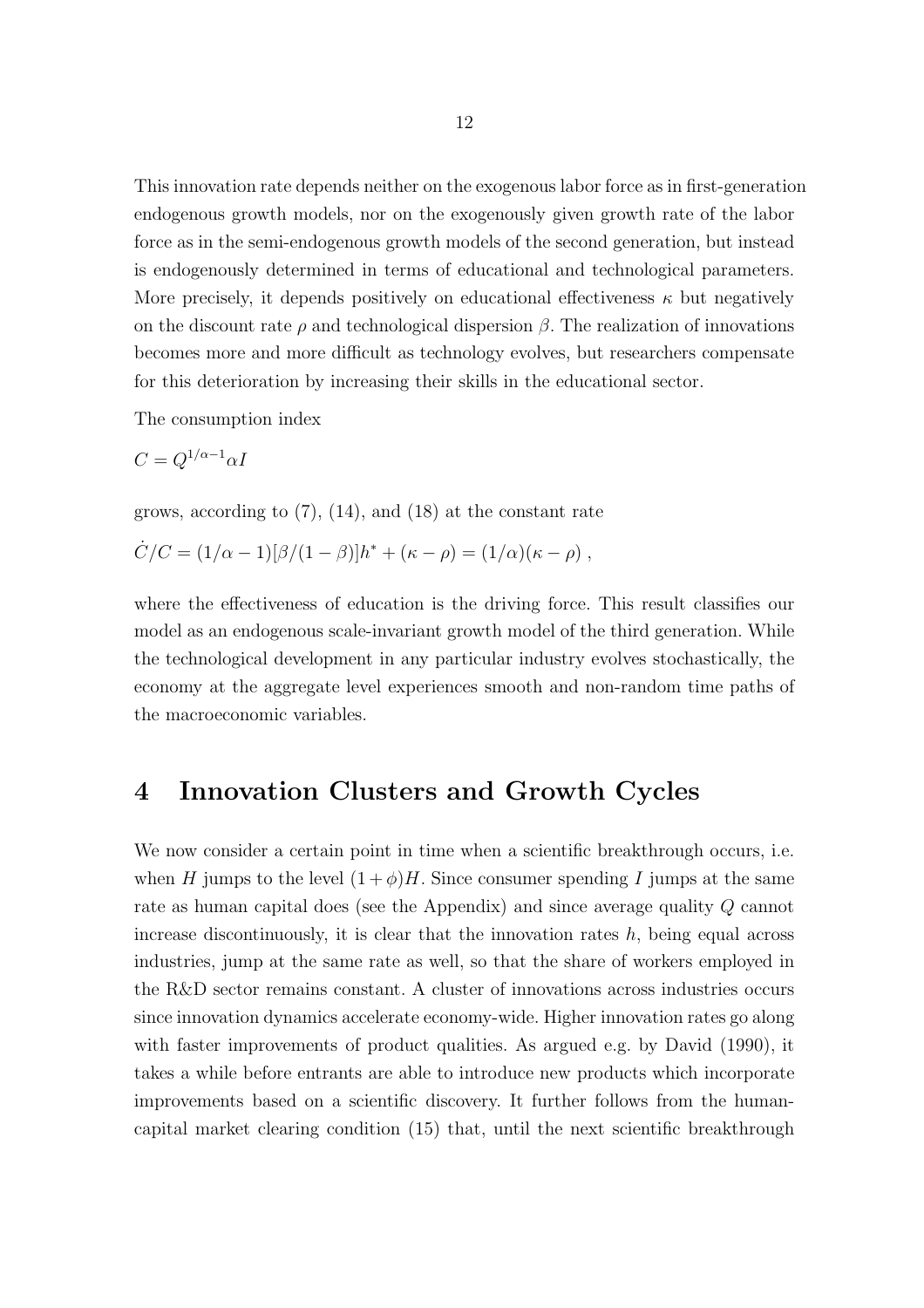occurs, the sum of the growth rates of  $h$  and  $Q$  must equal the growth rate of  $H$ , implying that

$$
\dot{h}/h + [\beta/(1-\beta)]h = \kappa - \rho.
$$

Rearranging this equation by using the expression (18) for the steady-state innovation rate  $h^*$  leads to the nonlinear first-order differential equation

$$
\dot{h}/h = (\kappa - \rho) - [\beta/(1 - \beta)]h = - [\beta/(1 - \beta)](h - h^*) < 0,
$$

describing a declining time path of the innovation rates, which monotonically converges to the steady-state value  $h^*$ . But as soon as the next scientific breakthrough succeeds, the innovation rates jump again and initialize a new growth cycle. Figure 3 illustrates such a process of stochastic innovation and growth cycles with random jump sizes.





### 5 Summary and Conclusion

The paper has extended the Schumpeterian growth literature by analyzing the intertemporal relations between science, education and innovation to explain the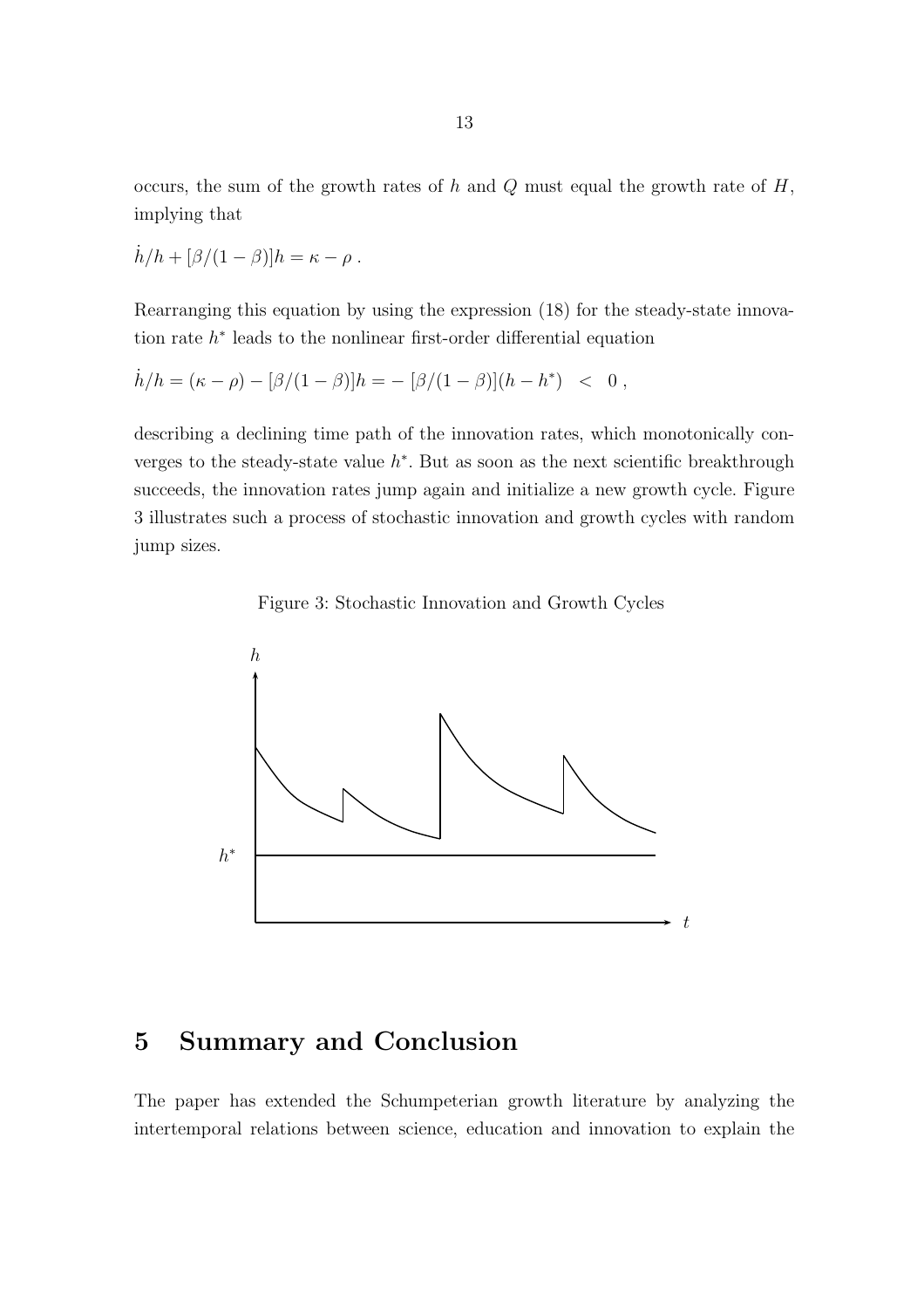stochastic emergence of innovation clusters and growth cycles. Compared to the endogenous growth models of the first generation, the scale effect of the labor force is removed by the assumption that in each industry technological requirements increase from innovation to innovation. Compared to the semi-endogenous growth models of the second generation, exogenous growth of the labor force is replaced by an endogenous improvement of worker qualification by education. In our endogenous scale-invariant growth model of the third generation, human capital and qualification improve not only continuously as a result of skill acquisition in the educational sector, but also discontinuously as a by-product of scientific discoveries. The jumps in human capital, triggered by scientific breakthroughs, induce clusters of innovation across industries and generate long-run cycles of R&D-based growth.

The Poisson process of scientific breakthroughs leads to growth cycles similar to those resulting in the real-business-cycles theory (see, e.g., Stadler 1990). Due to the inertia of the innovation process, the adjustment of the growth rates is comparatively slow indicating long swings sometimes referred to as Kondratieff cycles. However, in contrast to earlier interpretations of such long waves, the cycles triggered in our model are intrinsically stochastic and therefore hard to predict.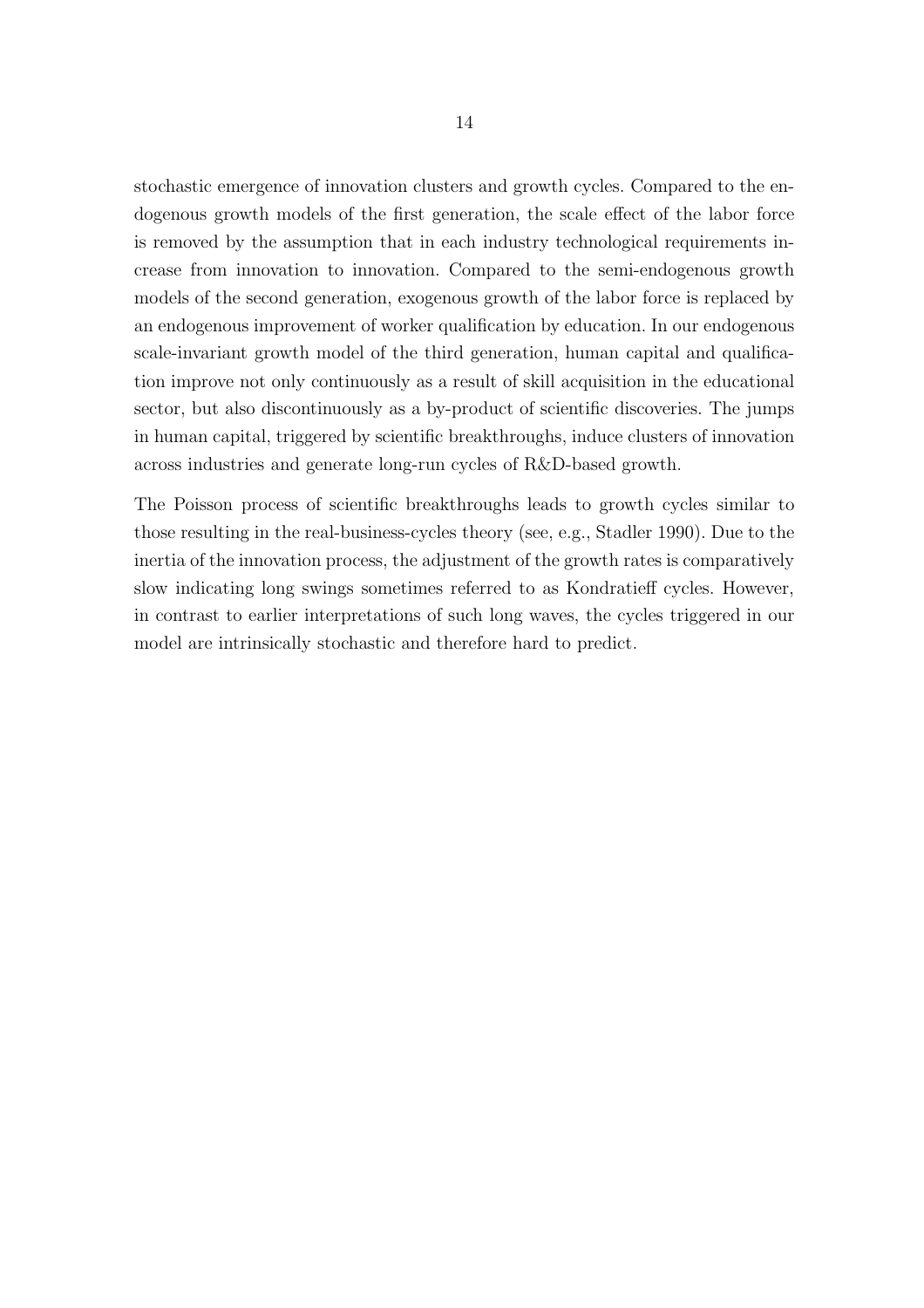## Appendix: Households' Dynamic Stochastic Optimization

Consider the intertemporal utility maximization problem

$$
\max \ E_0 \int_0^\infty e^{-\rho t} \ ln \ (I/p_C) \ dt
$$

subject to the dynamic budget constraint

$$
dA = [rA + \theta H - I] dt
$$

and to the human-capital accumulation

$$
dH = \kappa (1 - \theta) H \, dt + (\phi H) \, ds \;,
$$

where ds is the increment of a Poisson process  $s(t)$  with arrival rate k. This implies that  $s(0) = 0$  and that the random variables  $s(t + dt) - s(t) \forall t \in [0, \infty)$  are independent and Poisson distributed with mean  $k \, dt$ . The boundary conditions are given by

$$
A(0) = A_0 , \quad H(0) = H_0 .
$$

According to the general procedure as shown, e.g., in Malliaris, Brock (1982, chap. 2.12), the Hamilton-Jacobi-Bellman (HJB) equation of this autonomous optimization problem reads

$$
\rho J(A, H) = \max_{I, \theta} \left\{ \ln (I/p^C) + J_A(A, H)[rA + \theta H - I] + J_H(A, H)\kappa (1 - \theta)H + k[J(\tilde{A}, \tilde{H}) - J(A, H)] \right\}
$$
\n(A.1)

where  $J(A, H)$  is the current-value function and  $J_A(A, H)$  and  $J_H(A, H)$  are the current-value costate variables of A and H. As long as s does not jump  $(ds = 0)$ , the state variables A and H evolve continuously. When s jumps  $(ds = 1 \text{ and } dt = 0),$ however, human capital jumps from H to  $\tilde{H} = (1 + \phi)H$  and assets jump from A to  $\tilde{A}$  where the latter jump rate is yet unknown.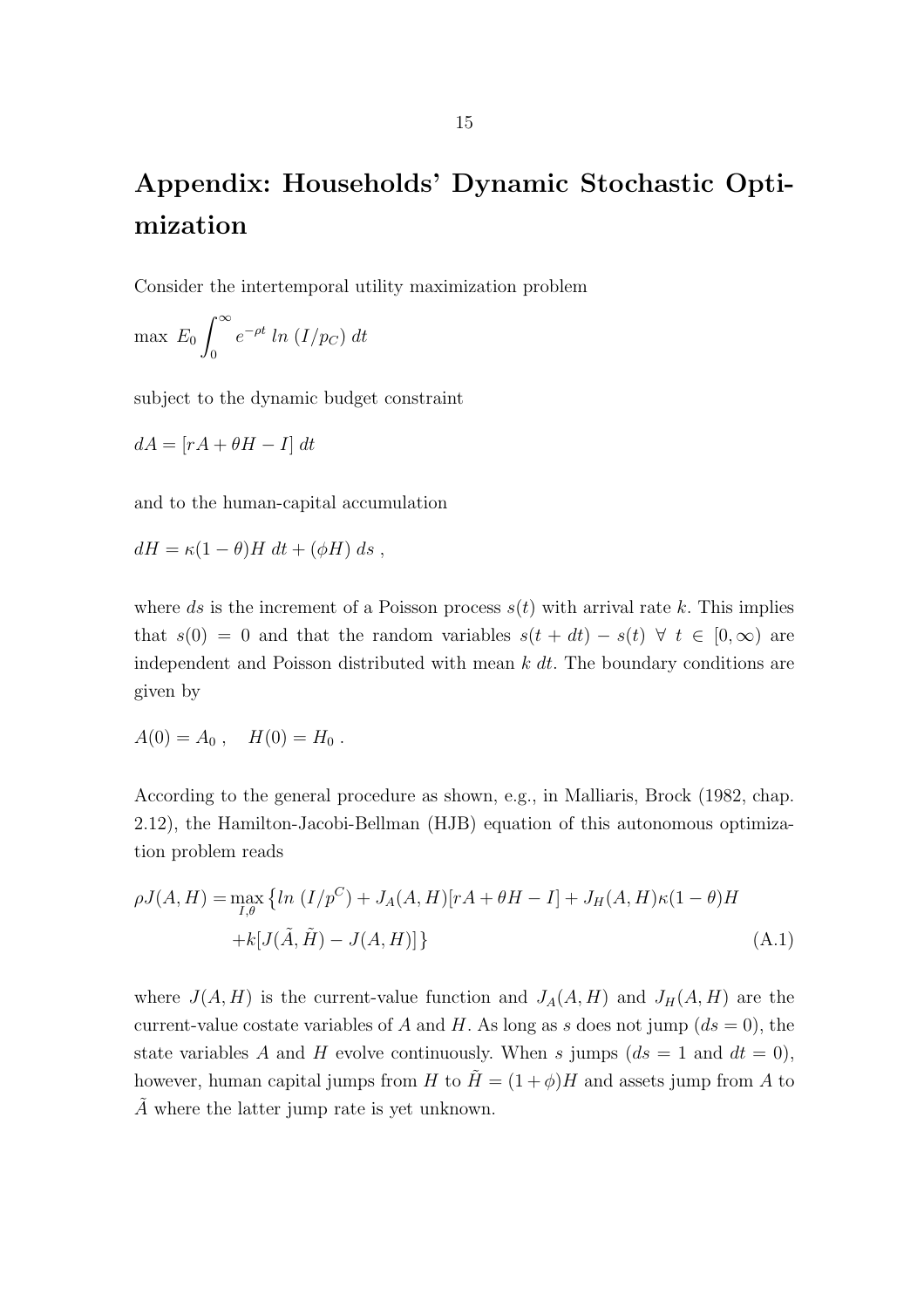The maximization in  $(A.1)$  with respect to  $\theta$  leads to the first-order condition

$$
J_A(A, H) = \kappa J_H(A, H) \tag{A.2}
$$

maximization with respect to consumer spending  $I$  to the first-order condition

$$
I = 1/JA(A, H) .
$$
 (A.3)

To determine the evolution of the costate variables  $J_A$  and  $J_H$ , we have to partially differentiate the HJB equation with respect to the state variables, to derive the total differentials  $dJ_A$  and  $dJ_H$  by using Ito's Lemma and to finally insert the partial derivatives into these expressions.

Partially differentiating the HJB equation  $(A.1)$  with respect to  $A$ , using the envelope theorem, gives

$$
\rho J_A(A, H) = r J_A(A, H) + J_{AA}(A, H)[rA + \theta H - I] + J_{HA}(A, H)\kappa(1 - \theta)H + k[J_A(\tilde{A}, \tilde{H}) - J_A(A, H)],
$$
\n(A.4)

partially differentiating it with respect to  $H$  gives

$$
\rho J_H(A, H) = \theta J_A(A, H) + J_{AH}(A, H)[rA + \theta H - I] + J_H(A, H)\kappa(1 - \theta) + J_{HH}(A, H)\kappa(1 - \theta)H + k[(J_H(\tilde{A}, \tilde{H}) - J_H(A, H)].
$$
\n(A.5)

By applying Itô's Lemma we derive the costates' total differentials

$$
dJ_A(A, H) = J_{AA}(A, H)[rA + \theta H - I]dt
$$
  
+ 
$$
J_{AH}(A, H)\kappa(1 - \theta)Hdt + [J_{\tilde{A}}(\tilde{A}, \tilde{H}) - J_A(A, H)]ds
$$
 (A.6)

and

$$
dJ_H(A, H) = J_{HA}(A, H)[rA + \theta H - I]dt
$$
  
+ 
$$
J_{HH}(A, H)\kappa(1 - \theta)H + [J_{\tilde{H}}(\tilde{A}, \tilde{H}) - J_H(A, H)]ds.
$$
 (A.7)

Substituting  $J_{AA}(A, H)$  and  $J_{AH}(A, H) = J_{HA}(A, H)$  from (A.4) in (A.6) as well as  $J_{AH}(A, H)$  and  $J_{HH}(A, H)$  from (A.5) in (A.7) gives

$$
dJ_A(A, H) = (\rho - r)J_A(A, H)
$$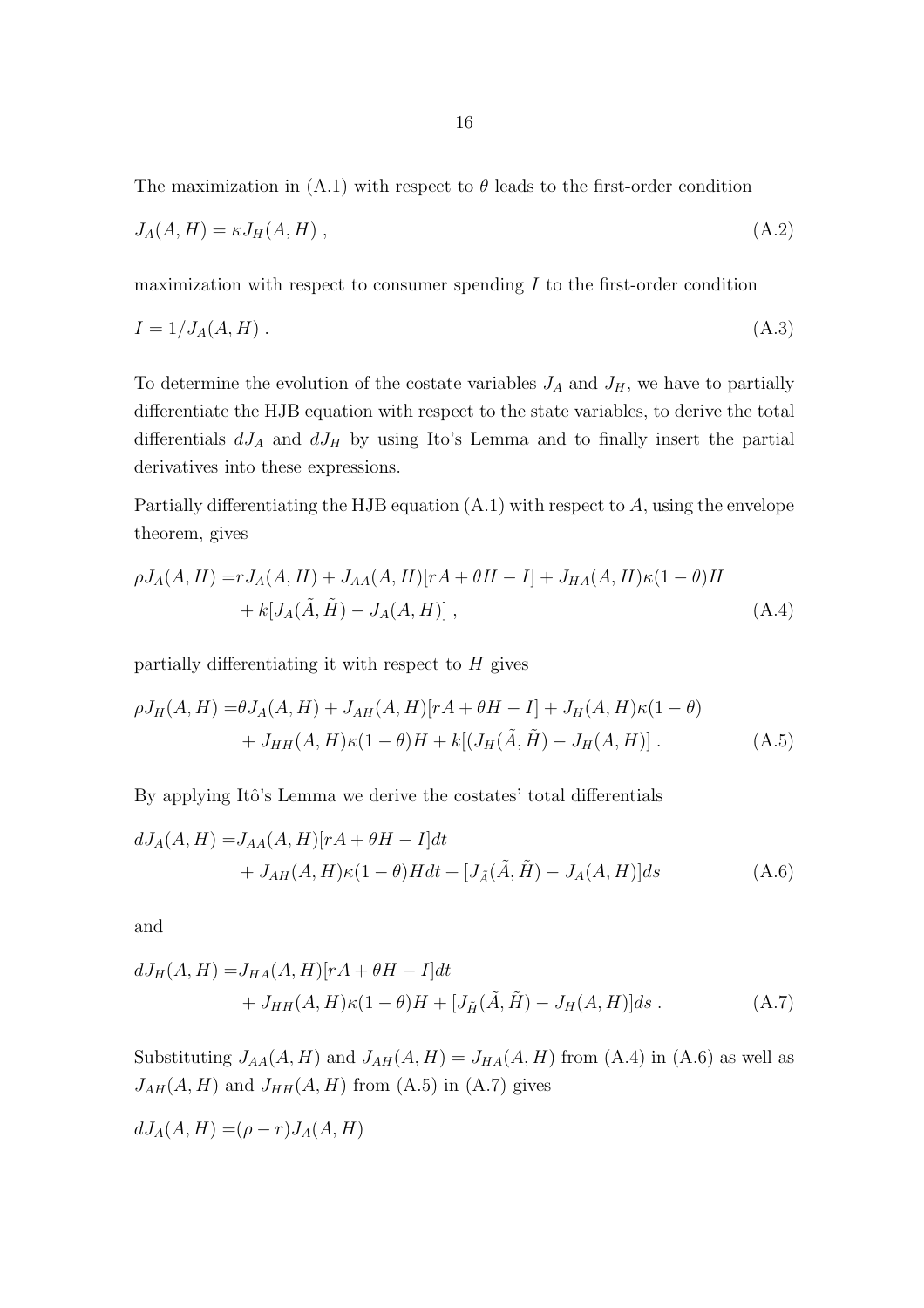$$
-k[J_A(\tilde{A}, \tilde{H}) - J_A(A, H)]dt + [J_{\tilde{A}}(\tilde{A}, \tilde{H}) - J_A(A, H)]ds
$$
 (A.8)

and

$$
dJ_H(A, H) = (\rho - \kappa(1 - \theta))J_H(A, H)dt - \theta J_A(A, H)dt
$$
  
- k[J<sub>H</sub>( $\tilde{A}, \tilde{H}$ ) - J<sub>H</sub>( $A, H$ )]dt + [J<sub>H</sub>( $\tilde{A}, \tilde{H}$ ) - J<sub>H</sub>( $A, H$ )]ds,

where the latter equation can be rewritten, by using  $(A.2)$ , as

$$
dJ_A(A, H) = (\rho - \kappa)J_A(A, H)dt - k[J_A(\tilde{A}, \tilde{H}) - J_A(A, H)]dt
$$
  
+ 
$$
[J_{\tilde{A}}(\tilde{A}, \tilde{H}) - J_A(A, H)]ds .
$$
 (A.9)

Obviously, the state variables A and H jump at the same rate implying that  $\tilde{A} =$  $(1 + \phi)A$ . Hence, a comparison of  $(A.8)$  and  $(A.9)$  shows that the interest rate is determined by

$$
r = \kappa \tag{A.10}
$$

and thus remains constant over time. To derive the evolution of consumer spending I, we apply Ito's Lemma to (A.3) to obtain

$$
dI = - (1/J_A(A, H)^2) \left\{ (\rho - \kappa) J_A(A, H) - k[J_A(\tilde{A}, \tilde{H}) - J_A(A, H)] \right\} dt
$$
  
+ 
$$
[1/J_{\tilde{A}}(\tilde{A}, \tilde{H}) - 1/J_A(A, H)] ds.
$$

Substitute  $J_A$  from (A.3) and divide through by I to find the stochastic Keynes-Ramsey rule

$$
dI/I = \left\{ (\kappa - \rho) dt + k[(1 + \phi)I/\tilde{I} - 1] \right\} dt + (\tilde{I}/I - 1) ds . \tag{A.11}
$$

It remains to determine the rate of jump from  $I$  to  $\tilde{I}$ . An obvious solution is  $J(A, H) = \varepsilon + (1/\rho)ln(A + H/\kappa)$  with some constant  $\varepsilon$  implying  $J_A(A, H) =$  $(1 + \phi)J_{\tilde{A}}(\tilde{A}, \tilde{H}) = 1/[\rho(A + H/\kappa)].$  Thus the costate variable jumps from  $J_A(A, H)$ to  $J_{\tilde{A}}(\tilde{A},\tilde{H}) = J_A(A,H)/(1+\phi)$  and consumer spending from  $I = 1/J_A(A,H)$  to  $ilde{I} = (1 + \phi)I$ , respectively, such that  $(1 + \phi)I/\tilde{I} = 1$ . This simplifies the stochastic Keynes-Ramsey rule (A.11) to

$$
dI/I = (\kappa - \rho) dt + \phi ds. \tag{A.12}
$$

As long as s does not jump  $(ds = 0)$ , consumer spending grows at the constant rate  $\kappa - \rho$ . When s jumps (ds = 1 and dt = 0), however, consumer spending jumps from I to  $\tilde{I} = (1 + \phi)I$ .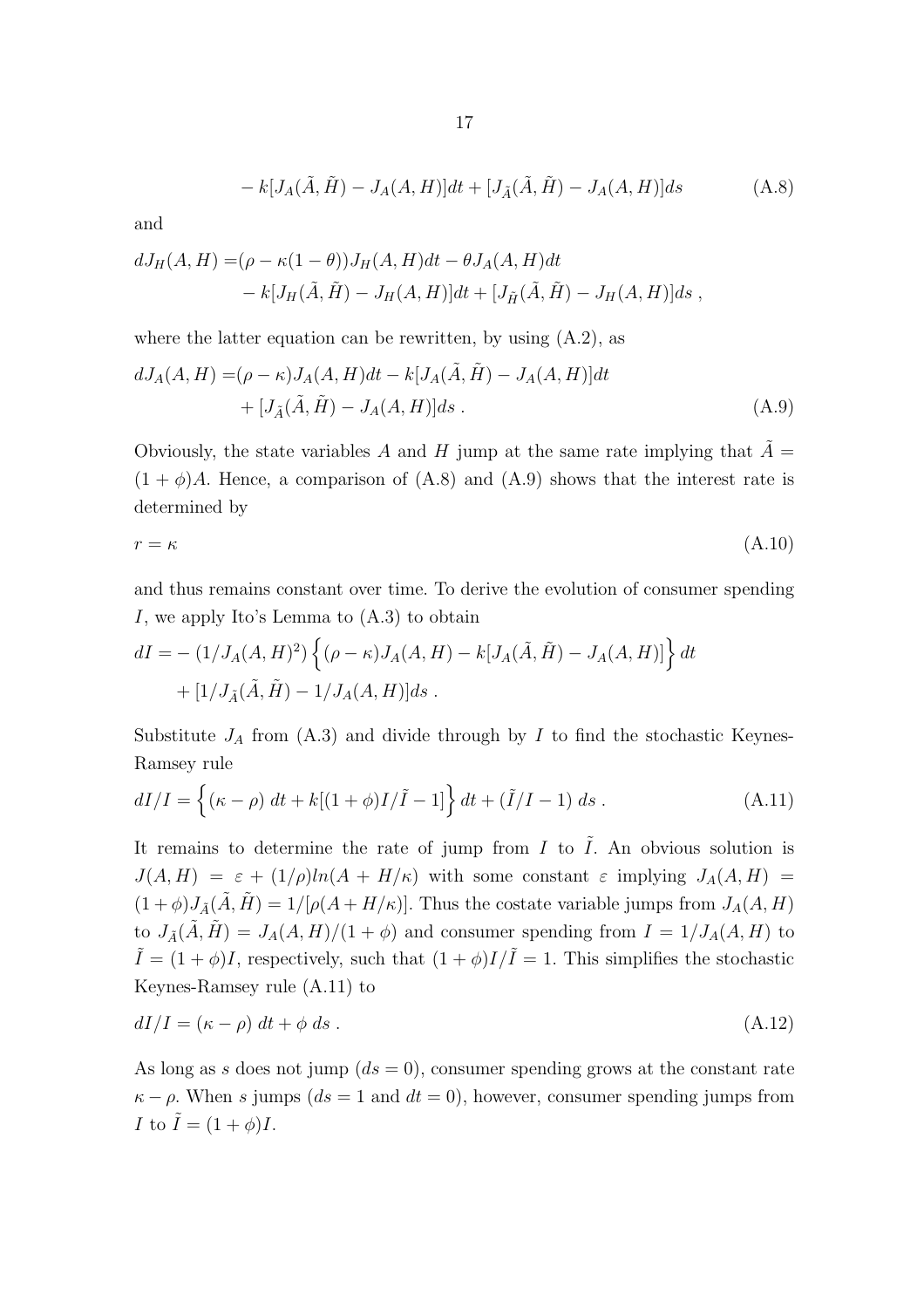### References

Aghion, P., Howitt, P. (1992), A Model of Growth through Creative Destruction. Econometrica 60, 323-351.

Aghion, P., Howitt, P. (1998), Endogenous Growth Theory. MIT Press, Cambridge, MA.

Arnold, L.G. (2002), On the Effectiveness of Growth-enhancing Policies in a Model of Growth without Scale Effects. German Economic Review 3, 339-346.

Bresnahan, T.F. (2010), General Purpose Technologies. In: B. Hall, N. Rosenberg (eds.), Handbook of the Economics of Innovation 2, North Holland, 761-791.

Bresnahan, T.F., Trajtenberg, M. (1995), General Purpose Technologies: Engines of Growth? Journal of Econometrics 65, 83-108.

Carlaw, K.I., Lipsey, R.G. (2006), GPT-Driven Endogenous Growth. Economic Journal 116, 155-174.

Carlaw, K.I., Lipsey, R.G. (2011), Sustained Endogenous Growth Driven by Structured and Evolving General Purpose Technologies. Journal of Evolutionary Economics 21, 563-593.

Corriveau, L. (1994), Entrepreneurs, Growth and Cycles. Economica 61, 1-15.

David, P.A. (1990), The Dynamo and the Computer: A Historical Perspective on the Modern Productivity Paradox. American Economic Review 80, 355-361.

Denicolo, V., Zanchettin, P. (2010), Competition, Market Selection and Growth. Economic Journal 120, 761-785.

Denicolo, V., Zanchettin, P. (2012), Leadership Cycles in a Quality-Ladder Model of Endogenous Growth. Economic Journal 122, 618-650.

Dinopoulos, E., Thompson, P. (1998), Schumpeterian Growth without Scale Effects. Journal of Economic Growth 3, 313-335.

Etro, F. (2004), Innovation by Leaders. Economic Journal 114, 281-303.

Francois, P. (1999), Innovation, Growth, and Welfare-improving Cycles. Journal of Economic Theory 85, 226-257.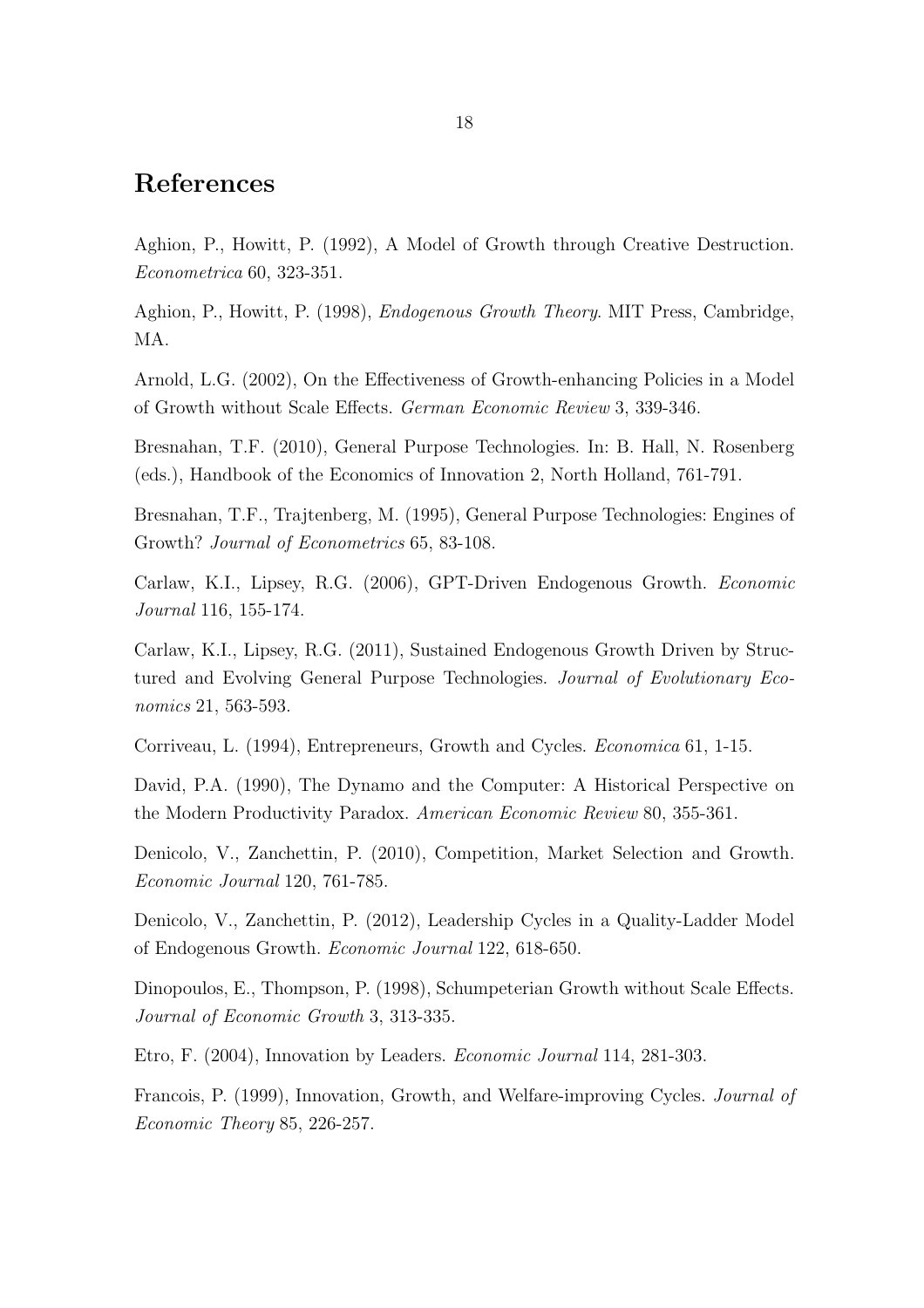Grossman, G.M., Helpman, E. (1991a), Quality Ladders in the Theory of Growth. Review of Economic Studies 58, 43-61.

Grossman, G.M., Helpman, E. (1991b), Innovation and Growth in the Global Economy. MIT Press, Cambridge, MA.

Helpman, E., Trajtenberg, M. (1998), A Time to Sow and a Time to Reap: Growth Based on General Purpose Technologies. In: E. Helpman (ed.), General Purpose Technologies and Economic Growth. Cambridge, MA, 55-84.

Iyigun, M. (2006), Clusters of Innovation, Life Cycle of Technologies and Endogenous Growth. Journal of Economic Dynamics and Control 30, 687-719.

Jovanovic, B., Rob, R. (1990), Long Waves and Short Waves: Growth through Intensive and Extensive Search. Econometrica 58, 1391 - 1409.

Kleinknecht, A. (1987), Innovation Patterns in the Crisis and Prosperity. Schumpeter's Long Cycle Revisited. London, Macmillan.

Li, C.-W. (2001), Science, Diminishing Returns and Long Waves. Manchester School 69, 553-573.

Li, C.-W. (2003), Endogenous Growth without Scale Effects: A Comment. American Economic Review 93, 1009-1018.

Lucas, R.E. (1988), On the Mechanics of Economic Development. Journal of Monetary Economics 22, 3-42.

Malliaris, A.G., Brock, W.A. (1982), Stochastic Methods in Economics and Finance. Amsterdam.

Matsuyama, K. (1999), Growing through Cycles. Econometrica 67, 335 - 347.

Minniti, A., Parello, C.P., Segerstrom, P.S. (2013), A Schumpeterian Growth Model with Random Quality Improvements. *Economic Theory*, forthcoming.

Petsas, P. (2003), The Dynamic Effects of General Purpose Technologies on Schumpeterian Growth. Journal of Evolutionary Economics 13, 577-605.

Schumpeter, J. (1939), Business Cycles. New York, McGraw-Hill.

Segerstrom, P.S. (1998), Endogenous Growth without Scale Effects. American Economic Review 88, 1290-1310.